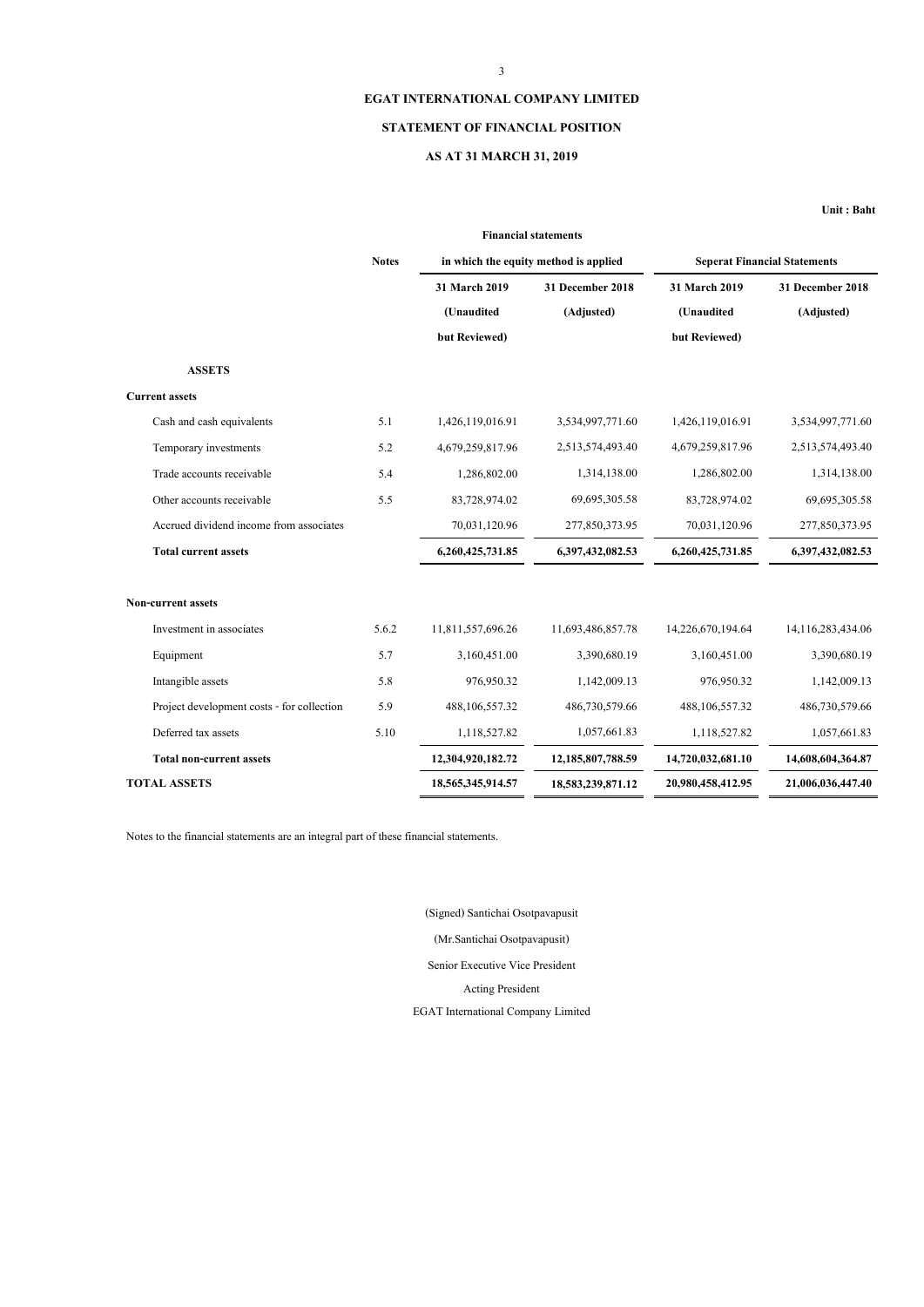### 4

## **EGAT INTERNATIONAL COMPANY LIMITED**

#### **STATEMENT OF FINANCIAL POSITION**

## **AS AT 31 MARCH 31, 2019**

**Unit : Baht**

|                                                   | <b>Financial statements</b> |                                       |                    |                                     |                   |  |
|---------------------------------------------------|-----------------------------|---------------------------------------|--------------------|-------------------------------------|-------------------|--|
|                                                   | <b>Notes</b>                | in which the equity method is applied |                    | <b>Seperat Financial Statements</b> |                   |  |
|                                                   |                             | 31 March 2019                         | 31 December 2018   | 31 March 2019                       | 31 December 2018  |  |
|                                                   |                             | (Unaudited                            | (Adjusted)         | (Unaudited                          | (Adjusted)        |  |
|                                                   |                             | but Reviewed)                         |                    | but Reviewed)                       |                   |  |
| <b>LIABILITIES AND SHAREHOLDERS' EQUITY</b>       |                             |                                       |                    |                                     |                   |  |
| <b>Current liabilities</b>                        |                             |                                       |                    |                                     |                   |  |
| Trade accounts payable                            | 5.11                        | 5,242,553.69                          | 2,518,636.82       | 5,242,553.69                        | 2,518,636.82      |  |
| Other accounts payable                            | 5.12                        | 11,705,922.20                         | 38, 131, 637. 55   | 11,705,922.20                       | 38, 131, 637. 55  |  |
| Current portion of finance lease liabilities      | 5.15                        | 506,848.19                            | 498,979.71         | 506,848.19                          | 498,979.71        |  |
| Income tax payable                                |                             | 9,312,881.16                          |                    | 9,312,881.16                        |                   |  |
| Other current liabilities                         | 5.13                        | 4,950,699.49                          | 1,062,611.21       | 4,950,699.49                        | 1,062,611.21      |  |
| <b>Total current liabilities</b>                  |                             | 31,718,904.73                         | 42,211,865.29      | 31,718,904.73                       | 42,211,865.29     |  |
| Non-current liabilities                           |                             |                                       |                    |                                     |                   |  |
| Finance lease liabilities                         | 5.15                        | 1,620,929.25                          | 1,750,630.45       | 1,620,929.25                        | 1,750,630.45      |  |
| Non-currnt provisions for employee benefits       | 5.14                        | 5,643,121.25                          | 5,349,497.00       | 5,643,121.25                        | 5,349,497.00      |  |
| Accounts payable - related party                  | 5.3.5                       | 5,164,527,750.00                      | 5,267,290,200.00   | 5,164,527,750.00                    | 5,267,290,200.00  |  |
| <b>Total non-current liabilities</b>              |                             | 5,171,791,800.50                      | 5,274,390,327.45   | 5,171,791,800.50                    | 5,274,390,327.45  |  |
| <b>TOTAL LIABILITIES</b>                          |                             | 5,203,510,705.23                      | 5,316,602,192.74   | 5,203,510,705.23                    | 5,316,602,192.74  |  |
|                                                   |                             |                                       |                    |                                     |                   |  |
| Shareholders' equity                              |                             |                                       |                    |                                     |                   |  |
| Share capital                                     |                             |                                       |                    |                                     |                   |  |
| Authorized share capital                          |                             |                                       |                    |                                     |                   |  |
| 1,219,740,000 ordinary shares - Baht 10 per share |                             | 12,197,400,000.00                     | 12,197,400,000.00  | 12,197,400,000.00                   | 12,197,400,000.00 |  |
| Paid-up share capital                             |                             |                                       |                    |                                     |                   |  |
| 1,219,740,000 ordinary shares - Baht 10 per share |                             | 12,197,400,000.00                     | 12,197,400,000.00  | 12,197,400,000.00                   | 12,197,400,000.00 |  |
| Retained earnings (Deficit)                       |                             |                                       |                    |                                     |                   |  |
| Appropriated                                      |                             |                                       |                    |                                     |                   |  |
| Legal reserve                                     |                             | 125,110,900.00                        | 125,110,900.00     | 125,110,900.00                      | 125,110,900.00    |  |
| Unappropriated                                    |                             | 1,399,165,072.75                      | 1,232,480,546.46   | 3,454,436,807.72                    | 3,366,923,354.66  |  |
| Other components of shareholders' equity          |                             | (359, 840, 763.41)                    | (288, 353, 768.08) |                                     |                   |  |
| TOTAL SHAREHOLDERS' EQUITY                        |                             | 13,361,835,209.34                     | 13,266,637,678.38  | 15,776,947,707.72                   | 15,689,434,254.66 |  |
| TOTAL LIABILITIES AND SHAREHOLDERS' EQUITY        |                             | 18,565,345,914.57                     | 18,583,239,871.12  | 20,980,458,412.95                   | 21,006,036,447.40 |  |

Notes to the financial statements are an integral part of these financial statements.

EGAT International Company Limited (Mr.Santichai Osotpavapusit) Senior Executive Vice President Acting President (Signed) Santichai Osotpavapusit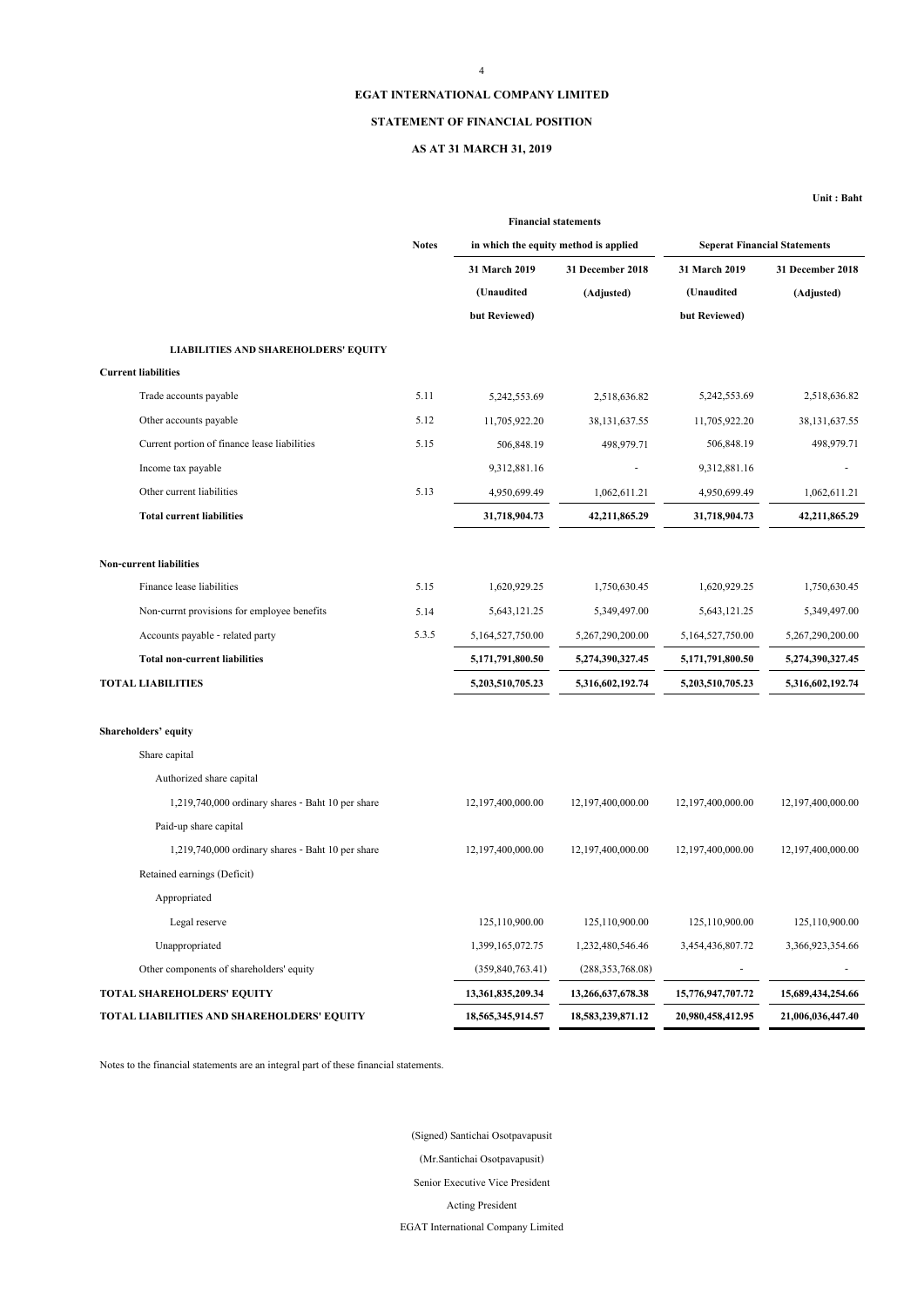## **(Unaudited**

**but Reviewed)**

# **EGAT INTERNATIONAL COMPANY LIMITED STATEMENT OF COMPREHENSIVE INCOME FOR THE THREE-MONTH PERIOD ENDED MARCH 31, 2019**

**Unit : Baht**

|                                                                    | <b>Financial statements</b> |                                       |                     |                                     |                    |
|--------------------------------------------------------------------|-----------------------------|---------------------------------------|---------------------|-------------------------------------|--------------------|
|                                                                    | <b>Notes</b>                | in which the equity method is applied |                     | <b>Seperat Financial Statements</b> |                    |
|                                                                    |                             | 2019                                  | 2018                | 2019                                | 2018               |
|                                                                    |                             |                                       | (Adjusted)          |                                     |                    |
| <b>REVENUES</b>                                                    |                             |                                       |                     |                                     |                    |
| Dividend income from associates                                    | 5.6.2                       |                                       |                     | 80,852,930.01                       | 1,155,958,791.49   |
| Revenue from services                                              | 5.16                        | 1,286,802.00                          | 1,895,832.00        | 1,286,802.00                        | 1,895,832.00       |
| Other income                                                       |                             |                                       |                     |                                     |                    |
| Interest income                                                    |                             | 37,849,424.67                         | 19,731,743.77       | 37,849,424.67                       | 19,731,743.77      |
| Gain on foreign exchange rate                                      |                             | 22,917,373.19                         | 85, 171, 104. 75    | 22,917,373.19                       | 85, 171, 104. 75   |
| Others                                                             |                             | 8,340.54                              | 1,419.60            | 8,340.54                            | 1,419.60           |
| <b>Total revenues</b>                                              |                             | 62,061,940.40                         | 106,800,100.12      | 142,914,870.41                      | 1,262,758,891.61   |
| <b>EXPENSES</b>                                                    |                             |                                       |                     |                                     |                    |
| Cost of services                                                   | 5.17                        | 835,656.39                            | 1,374,953.81        | 835,656.39                          | 1,374,953.81       |
| Administrative expenses                                            | 5.18                        | 32,329,641.75                         | 38,030,804.02       | 32,329,641.75                       | 38,030,804.02      |
| Finance costs                                                      |                             | 34,654.78                             | 27,831.85           | 34,654.78                           | 27,831.85          |
| <b>Total expenses</b>                                              | 5.19                        | 33,199,952.92                         | 39,433,589.68       | 33,199,952.92                       | 39,433,589.68      |
| Profit (Loss) before share of profit from investment in associates |                             | 28,861,987.48                         | 67,366,510.44       | 109,714,917.49                      | 1,223,325,301.93   |
| Share of profit from investment in associates                      |                             | 160,024,003.24                        | 210,984,924.22      |                                     |                    |
| PROFIT (LOSS) BEFORE INCOME TAXES                                  |                             | 188,885,990.72                        | 278, 351, 434.66    | 109,714,917.49                      | 1,223,325,301.93   |
| <b>INCOME TAXES EXPENSES</b>                                       |                             | (22, 201, 464.43)                     | (245,868,849.49)    | (22, 201, 464, 43)                  | (245, 868, 849.49) |
| PROFIT (LOSS) FOR THE PERIOD                                       |                             | 166,684,526.29                        | 32,482,585.17       | 87,513,453.06                       | 977,456,452.44     |
| OTHER COMPREHENSIVE INCOME (LOSS)                                  |                             |                                       |                     |                                     |                    |
| ITEMS THAT MAY BE RECLASSIFIED TO PROFIT OR                        |                             |                                       |                     |                                     |                    |
| <b>LOSS IN SUBSEQUENT PERIODS</b>                                  |                             |                                       |                     |                                     |                    |
| Currency translation differences                                   |                             | (85,219,023.35)                       | (169, 854, 364, 22) |                                     |                    |
| Share of other comprehensive income of associates                  |                             | 13,732,028.02                         | (23,920,289,49)     |                                     |                    |
| Other comprehensive loss for the year, net of taxes                |                             | (71, 486, 995.33)                     | (193, 774, 653, 71) |                                     |                    |
| TOTAL COMPREHENSIVE INCOME FOR THE PERIOD                          |                             | 95,197,530.96                         | (161, 292, 068.54)  | 87,513,453.06                       | 977,456,452.44     |
| <b>BASIC EARNINGS PER SHARE</b>                                    | 5.20                        | 0.14                                  | 0.03                | 0.07                                | 0.80               |

Notes to the financial statements are an integral part of these financial statements.

(Signed) Santichai Osotpavapusit

(Mr.Santichai Osotpavapusit)

Senior Executive Vice President

Acting President

EGAT International Company Limited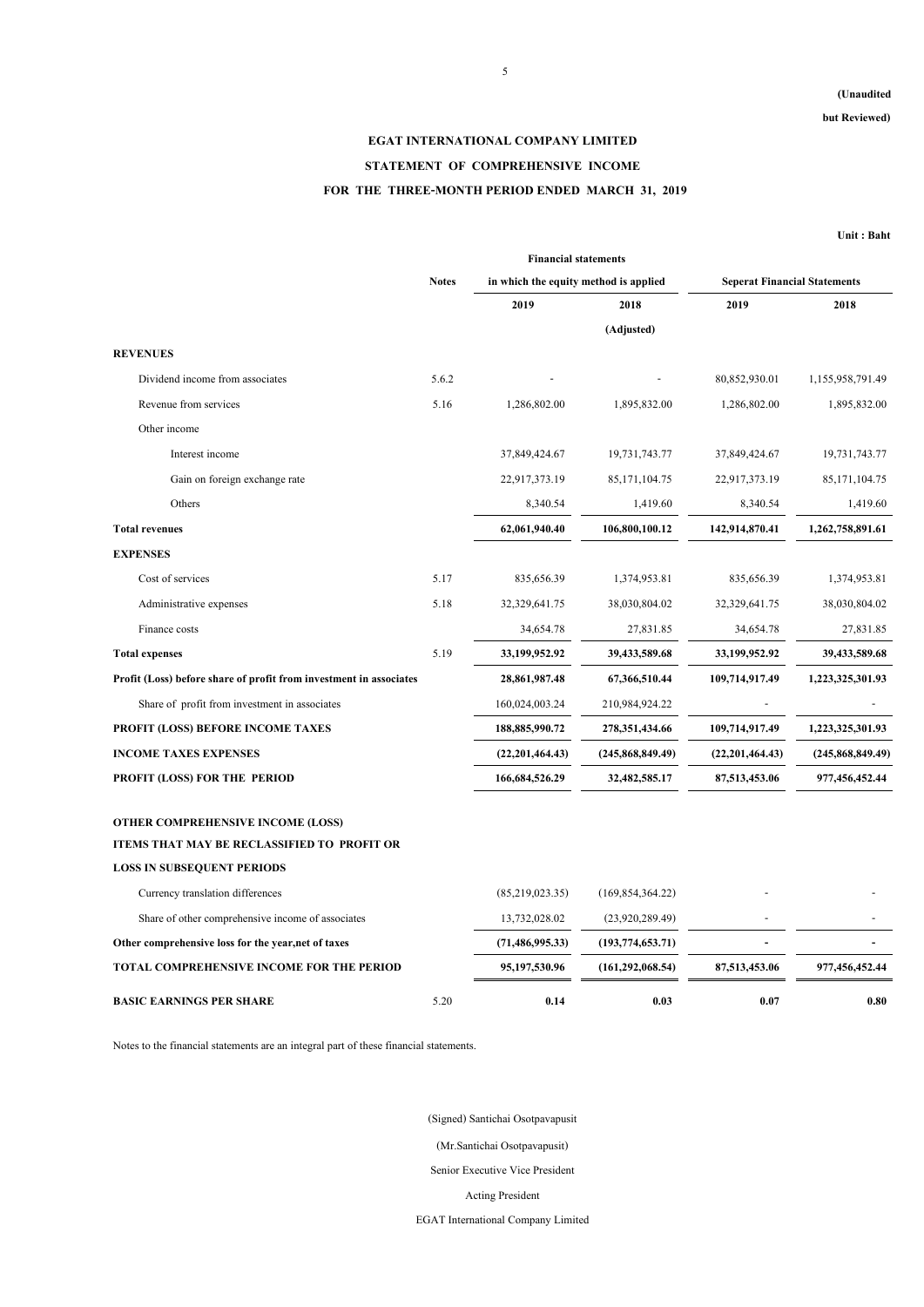#### **(Unaudited**

**but Reviewed)**

#### **EGAT INTERNATIONAL COMPANY LIMITED**

#### **STATEMENT OF CHANGES IN SHAREHOLDERS' EQUITY**

#### **FOR THE THREE-MONTH PERIOD ENDED MARCH 31, 2019**

#### **FINANCIAL STATEMENTS IN WHICH THE EQUITY METHOD IS APPLIED**

**Unit : Baht**

|                                                  | Paid-up                  |                          | <b>Retained earnings</b> |                             | Other components of shareholders' equity | <b>Total Shareholders'equi</b> |                    |
|--------------------------------------------------|--------------------------|--------------------------|--------------------------|-----------------------------|------------------------------------------|--------------------------------|--------------------|
|                                                  | share capital            | Appropriated             | Unappropriated           |                             | Other comprehensive income (loss)        | <b>Total Other components</b>  |                    |
|                                                  |                          |                          |                          | <b>Currency translation</b> | Share of other comprehensive             | of shareholders' equity        |                    |
|                                                  |                          |                          |                          | <b>Currency translation</b> | income (loss) of associates              |                                |                    |
| Balance as at January 1, 2018                    | 12,197,400,000.00        | $\overline{\phantom{a}}$ | 295,049,921.16           | (214,549,058.90)            | 4,010,621.18                             | (210, 538, 437, 72)            | 12,281,911,483.44  |
| Changes in shareholders' equity for the period   |                          |                          |                          |                             |                                          |                                |                    |
| Income for the period                            |                          |                          | 32,482,585.17            |                             |                                          |                                | 32,482,585.17      |
| Other comprehensive income (loss)                | $\sim$                   |                          | $\overline{\phantom{a}}$ | (169, 854, 364, 22)         | (23,920,289.49)                          | (193, 774, 653.71)             | (193, 774, 653.71) |
| Total comprehensive income (loss) for the peroid |                          |                          | 32,482,585.17            | (169, 854, 364, 22)         | (23,920,289,49)                          | (193, 774, 653, 71)            | (161, 292, 068.54) |
| Balance as at March 31, 2019                     | 12,197,400,000.00        |                          | 327,532,506.33           | (384, 403, 423.12)          | (19,909,668.31)                          | (404, 313, 091.43)             | 12,120,619,414.90  |
| Balance as at January 1, 2019                    | 12,197,400,000.00        | 125,110,900.00           | 1,232,480,546.46         | (266,709,477.67)            | (21, 644, 290.41)                        | (288, 353, 768.08)             | 13,266,637,678.38  |
| Changes in shareholders' equity for the period   |                          |                          |                          |                             |                                          |                                |                    |
| Income for the period                            |                          | $\sim$                   | 166, 684, 526. 29        |                             |                                          |                                | 166,684,526.29     |
| Other comprehensive income (loss)                | $\overline{\phantom{a}}$ |                          | $\sim$                   | (85,219,023.35)             | 13,732,028.02                            | (71, 486, 995.33)              | (71, 486, 995.33)  |
| Total comprehensive income (loss) for the peroid |                          | $\overline{\phantom{a}}$ | 166,684,526.29           | (85,219,023.35)             | 13,732,028.02                            | (71, 486, 995, 33)             | 95,197,530.96      |
| Balance as at March 31, 2019                     | 12,197,400,000.00        | 125,110,900.00           | 1,399,165,072.75         | (351,928,501,02)            | (7,912,262.39)                           | (359, 840, 763, 41)            | 13,361,835,209.34  |

Notes to the financial statements are an integral part of these financial statements.

EGAT International Company Limited (Mr.Santichai Osotpavapusit) Senior Executive Vice President Acting President (Signed) Santichai Osotpavapusit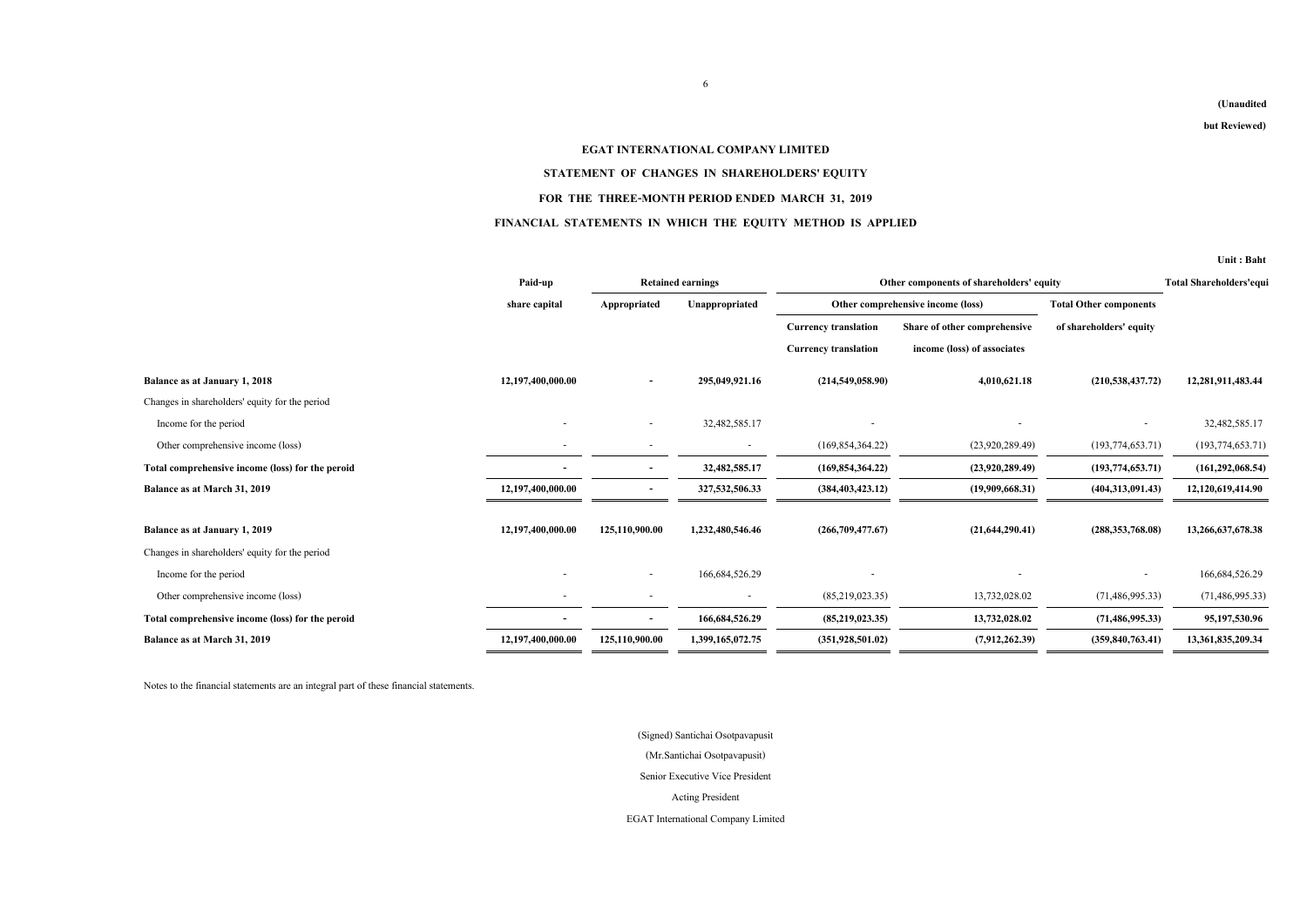#### **(Unaudited**

**but Reviewed)**

# **EGAT INTERNATIONAL COMPANY LIMITED STATEMENT OF CHANGES IN SHAREHOLDERS' EQUITY FOR THE THREE-MONTH PERIOD ENDED MARCH 31, 2019 SEPARATE FINANCIAL STATEMENTS**

**Unit : Baht**

|                                                  | Paid-up           | <b>Retained earnings</b> |                  | <b>Total Shareholders'equity</b> |  |
|--------------------------------------------------|-------------------|--------------------------|------------------|----------------------------------|--|
|                                                  | share capital     | Appropriated             | Unappropriated   |                                  |  |
| Balance as at January 1, 2018                    | 12,197,400,000.00 | ٠                        | 2,326,189,288.75 | 14,523,589,288.75                |  |
| Changes in shareholders' equity for the period   |                   |                          |                  |                                  |  |
| Total comprehensive income (loss) for the peroid |                   |                          | 977,456,452.44   | 977,456,452.44                   |  |
| Balance as at March 31, 2019                     | 12,197,400,000.00 |                          | 3,303,645,741.19 | 15,501,045,741.19                |  |
|                                                  |                   |                          |                  |                                  |  |
| Balance as at January 1, 2019                    | 12,197,400,000.00 | 125,110,900.00           | 3,366,923,354.66 | 15,689,434,254.66                |  |
| Changes in shareholders' equity for the period   |                   |                          |                  |                                  |  |
| Total comprehensive income (loss) for the peroid |                   | ۰                        | 87,513,453.06    | 87,513,453.06                    |  |
| Balance as at March 31, 2019                     | 12,197,400,000.00 | 125,110,900.00           | 3,454,436,807.72 | 15,776,947,707.72                |  |

Notes to the financial statements are an integral part of these financial statements.

(Mr.Santichai Osotpavapusit) Senior Executive Vice President Acting President (Signed) Santichai Osotpavapusit

EGAT International Company Limited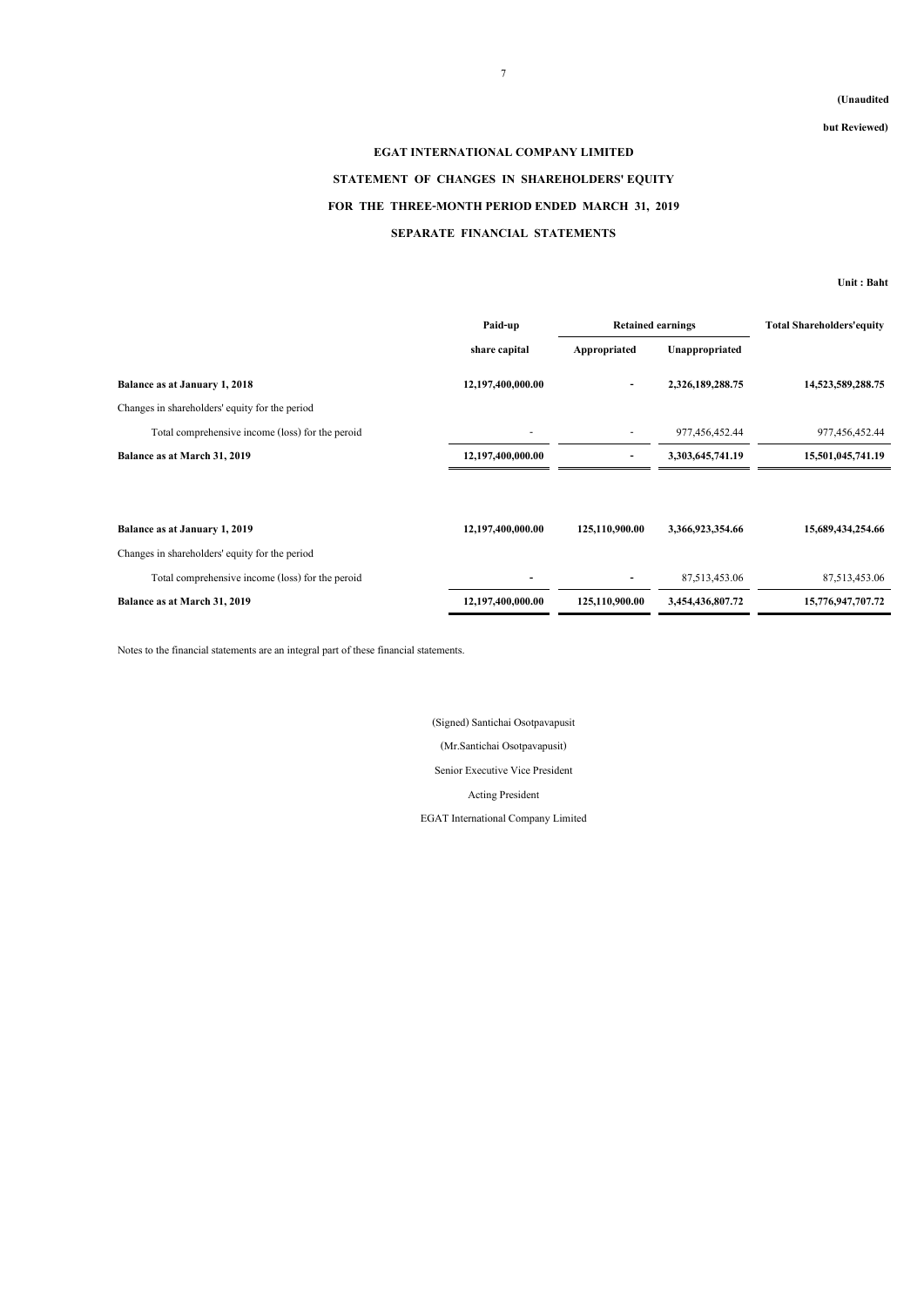## **EGAT INTERNATIONAL COMPANY LIMITED**

## **STATEMENT OF CASH FLOWS**

## **FOR THE THREE-MONTH PERIOD ENDED MARCH 31, 2019**

**Unit : Baht**

|                                                                                         |              | <b>Financial statements</b>           |                    |                                      |                    |
|-----------------------------------------------------------------------------------------|--------------|---------------------------------------|--------------------|--------------------------------------|--------------------|
|                                                                                         | <b>Notes</b> | in which the equity method is applied |                    | <b>Separate financial statements</b> |                    |
|                                                                                         |              | 2019                                  | 2018               | 2019                                 | 2018               |
| <b>CASH FLOWS FROM OPERATING ACTIVITIES</b>                                             |              |                                       |                    |                                      |                    |
| Profit before income taxes                                                              |              | 188,885,990.72                        | 278,351,434.66     | 109,714,917.49                       | 1,223,325,301.93   |
| Adjustment to reconcile profit (loss) before income taxes to                            |              |                                       |                    |                                      |                    |
| net cash provided by (used in) from operating activities                                |              |                                       |                    |                                      |                    |
| Depreciation                                                                            |              | 230,229.19                            | 181,653.50         | 230,229.19                           | 181,653.50         |
| Amortization                                                                            |              | 165,058.81                            | 150,699.86         | 165,058.81                           | 150,699.86         |
| Employee expense realized from estimates                                                | 5.14         | 293,624.25                            | 274,282.75         | 293,624.25                           | 274,282.75         |
| Unrealized (gain) from foreign exchange rate                                            |              | 39,972,772.72                         | (86,775,772.06)    | 39,972,772.72                        | (86,775,772.06)    |
| Share of profit from investment in associates                                           |              | (160, 024, 003.24)                    | (210,984,924.22)   |                                      |                    |
| Dividend income from investment in associates                                           | 5.6.2        |                                       |                    | (80, 852, 930.01)                    | (1,155,958,791.49) |
| Interest income                                                                         |              | (37, 849, 424.67)                     | (19, 731, 743.77)  | (37, 849, 424.67)                    | (19, 731, 743.77)  |
| Interest payment under financial lease                                                  |              | 34,654.78                             | 27,831.85          | 34,654.78                            | 27,831.85          |
| Gain (loss) from operating activities before change in operating assets and liabilities |              | 31,708,902.56                         | (38, 506, 537.43)  | 31,708,902.56                        | (38, 506, 537.43)  |
| Change in operating assets (increase) decrease                                          |              |                                       |                    |                                      |                    |
| Trade accounts receivable                                                               |              | 27,336.00                             | 419,147.00         | 27,336.00                            | 419,147.00         |
| Other accounts receivable                                                               |              | (365, 572.41)                         | (5,579,728.19)     | (365, 572.41)                        | (5,579,728.19)     |
| Bank deposits as collateral                                                             |              |                                       | 121,403,166.60     |                                      | 121,403,166.60     |
| Change in operating liabilities increase (decrease)                                     |              |                                       |                    |                                      |                    |
| Trade accounts payable                                                                  |              | 2,362,600.20                          | 654,974.32         | 2,362,600.20                         | 654,974.32         |
| Other accounts payable                                                                  |              | (26, 417, 748, 44)                    | (17,630,750.95)    | (26, 417, 748.44)                    | (17,630,750.95)    |
| Other current liabilities                                                               |              | 3,888,088.28                          | 4,774,059.95       | 3,888,088.28                         | 4,774,059.95       |
|                                                                                         |              | (20, 505, 296.37)                     | 104,040,868.73     | (20, 505, 296.37)                    | 104,040,868.73     |
| Cash received from operating                                                            |              | 11,203,606.19                         | 65,534,331.30      | 11,203,606.19                        | 65,534,331.30      |
| Cash received from interest                                                             |              | 20,016,082.79                         | 1,183,999.62       | 20,016,082.79                        | 1,183,999.62       |
| Cash payment on income taxes                                                            |              | (12,949,449.26)                       | (165, 258, 083.55) | (12, 949, 449.26)                    | (165, 258, 083.55) |
| Net cash flows (used in) operating activities                                           |              | 18,270,239.72                         | (98, 539, 752.63)  | 18,270,239.72                        | (98, 539, 752, 63) |
| <b>CASH FLOWS FROM INVESTING ACTIVITIES</b>                                             |              |                                       |                    |                                      |                    |
| Cash payment on investment in associates                                                |              | (110, 386, 760.58)                    | (123, 034, 892.40) | (110, 386, 760.58)                   | (123, 034, 892.40) |
| Cash received (payment) on temporary investments                                        |              | (2,360,220,256.66)                    | 1,410,995,346.58   | (2,360,220,256.66)                   | 1,410,995,346.58   |
| Dividend received from associates                                                       |              | 290,925,912.39                        | 543,478,903.38     | 290,925,912.39                       | 543,478,903.38     |
| Cash payment on project development cost for collection                                 |              | (1,234,939.95)                        | (4,752,819.58)     | (1,234,939.95)                       | (4,752,819.58)     |
| Cash received from interest                                                             |              | 4,190,374.14                          | 40,345,274.17      | 4,190,374.14                         | 40,345,274.17      |
| Net cash flows provided by investing activities                                         |              | (2,176,725,670.66)                    | 1,867,031,812.15   | (2,176,725,670.66)                   | 1,867,031,812.15   |
|                                                                                         |              |                                       |                    |                                      |                    |

Notes to the financial statements are an integral part of these financial statements.

(Signed) Santichai Osotpavapusit (Mr.Santichai Osotpavapusit) Senior Executive Vice President Acting President EGAT International Company Limited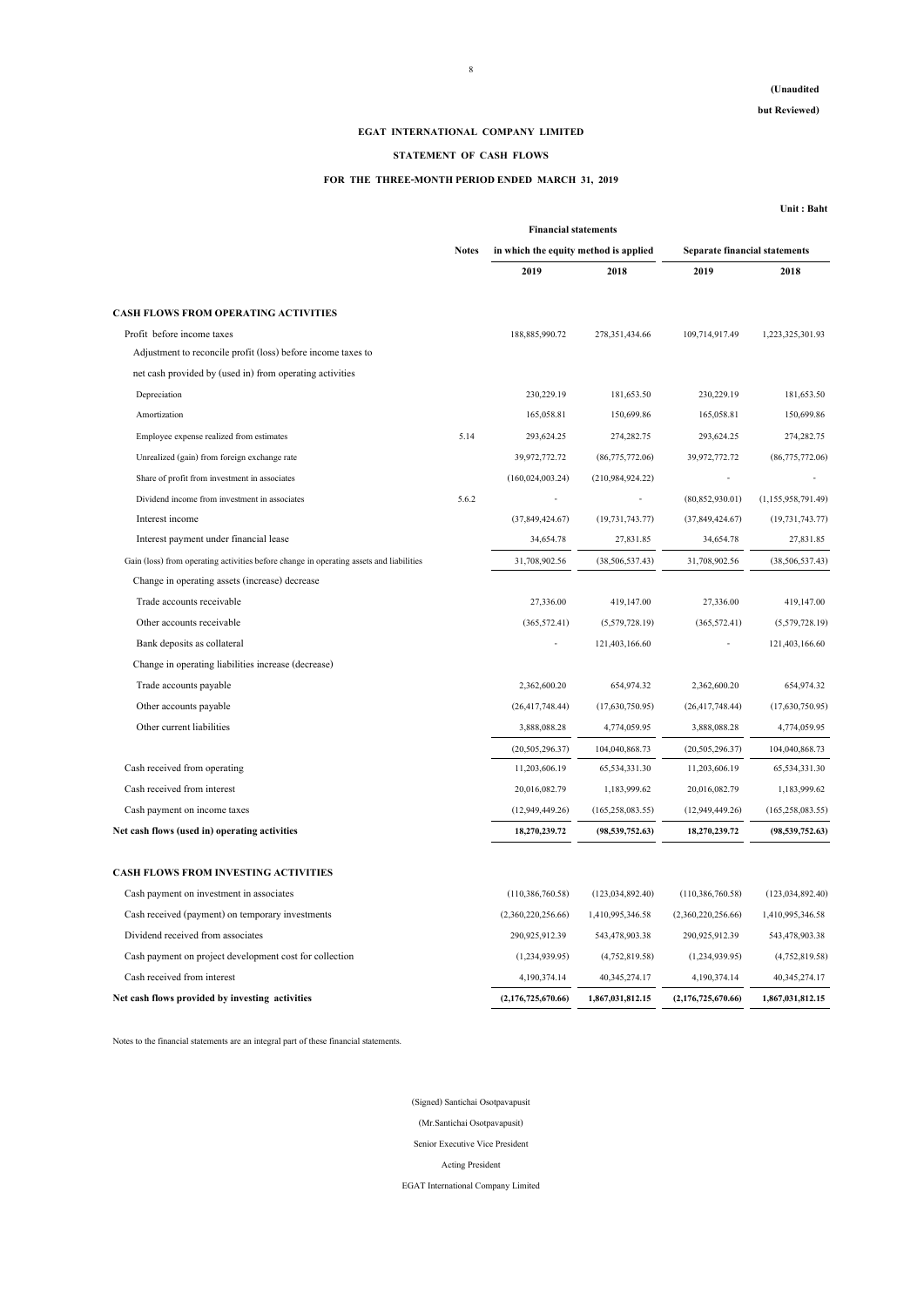**but Reviewed)**

#### **EGAT INTERNATIONAL COMPANY LIMITED**

## **STATEMENT OF CASH FLOWS**

#### **FOR THE THREE-MONTH PERIOD ENDED MARCH 31, 2019**

|                                                                              |              |                                       |                     |                               | Unit: Baht         |
|------------------------------------------------------------------------------|--------------|---------------------------------------|---------------------|-------------------------------|--------------------|
|                                                                              |              | <b>Financial statements</b>           |                     |                               |                    |
|                                                                              | <b>Notes</b> | in which the equity method is applied |                     | Separate financial statements |                    |
|                                                                              |              | 2019                                  | 2018                | 2019                          | 2018               |
| <b>CASH FLOWS FROM FINANCING ACTIVITIES</b>                                  |              |                                       |                     |                               |                    |
| Cash payment on finance lease liabilities                                    |              | (121, 832, 72)                        | (116, 430.65)       | (121, 832, 72)                | (116, 430.65)      |
| Cash payment on interest expenses under financial lease                      |              | (34,654,78)                           | (27,831.85)         | (34,654,78)                   | (27,831.85)        |
| Net cash flows provided by financing activities                              |              | (156, 487.50)                         | (144, 262, 50)      | (156, 487.50)                 | (144, 262, 50)     |
| Net increase (decrease) in cash and cash equivalents                         |              | (2,158,611,918,44)                    | 1,768,347,797.02    | (2,158,611,918,44)            | 1,768,347,797.02   |
| Cash and cash equivalents at the beginning of the period                     |              | 3,534,997,771.60                      | 309,700,598.07      | 3,534,997,771.60              | 309,700,598.07     |
|                                                                              |              | 1,376,385,853.16                      | 2,078,048,395.09    | 1,376,385,853.16              | 2,078,048,395.09   |
| Effect from foreign exchange rate in cash and cash equivalents               |              | 49,733,163.75                         | (193, 439, 586, 11) | 49,733,163.75                 | (193, 439, 586.11) |
| Cash and cash equivalents at the end of the period                           |              | 1,426,119,016.91                      | 1,884,608,808.98    | 1,426,119,016.91              | 1,884,608,808.98   |
| Supplementary cash flow information                                          |              |                                       |                     |                               |                    |
| Unpaid for outstanding payable on project development costs - for collection |              | 1,096,857.80                          | 1,273,405.54        | 1,096,857.80                  | 1,273,405.54       |
| Unpaid for outstanding payable on finance lease assets                       |              |                                       | 2,680,370.20        |                               | 2,680,370.20       |

Notes to the financial statements are an integral part of these financial statements.

(Mr.Santichai Osotpavapusit) EGAT International Company Limited Senior Executive Vice President Acting President (Signed) Santichai Osotpavapusit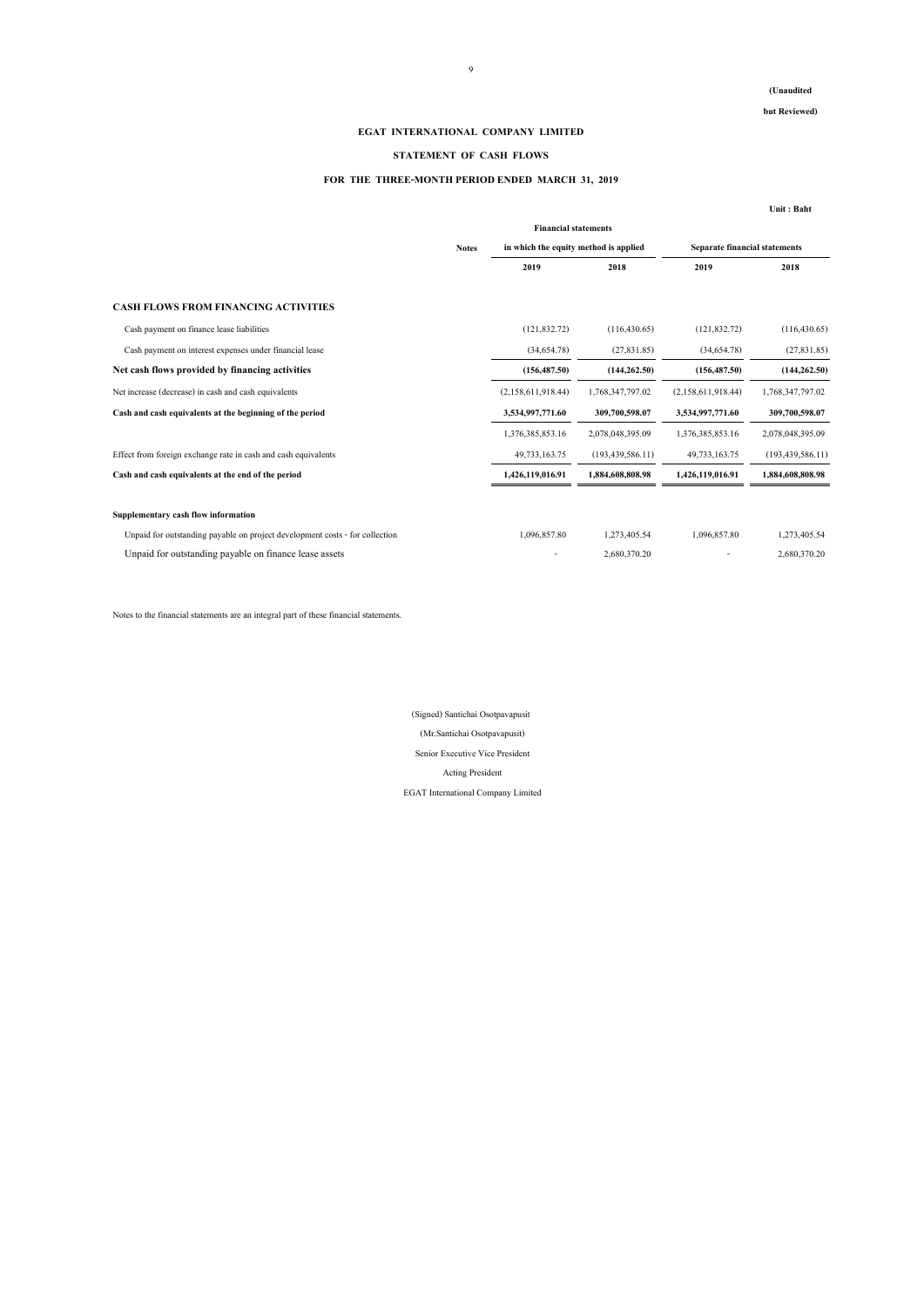# **EGAT INTERNATIONAL COMPANY LIMITED NOTES TO INTERIM FINANCIAL STATEMENTS FOR THE THREE-MONTH PERIOD ENDED MARCH 31,2019 (Unaudited but Reviewed)**

## **1. General information**

EGAT International Company Limited, " EGATi" , is a limited company, incorporated in Thailand on December 18, 2007. EGATi is an investment arm for Electricity Generating Authority of Thailand "EGAT" of which the main objectives are to secure domestic power system by importing electricity and to create value added by investing abroad in power and power related businesses for benefits of EGAT businesses and the country. EGATi is located at 53 Moo 2, Charan Sanitwong Road, Bang Kruai, Nonthaburi.

## **2. Basis of interim financial statements preparation**

#### **2.1 The objectives of interim financial statements**

The interim financial statements are prepared to provide an update on the financial statements for the year ended December 31, 2018. They basically focus on new activities, events and circumstances to avoid repetition of information previously reported. Accordingly, these interim financial statements should be read in conjunction with the financial statements for the year ended December 31, 2018.

## **2.2 Basis of interim financial statements preparation**

These interim financial statements have been prepared in accordance with Thai Financial Reporting Standards (TFRSs) under the Accounting Profession Act, B.E. 2547 (2004), including interpretations and guidelines promulgated by the Federation of Accounting Profession (FAP). These interim financial statements, including Statements of Financial Position, Statements of Comprehensive Income, Statement of Changes in Shareholders' Equity, Statement of Cash Flows and Notes to the Interim Financial Statements are prepared on a condensed basis in accordance with Thai Accounting Standard (TAS) No. 34 (revised 2018) "Interim Financial Reporting".

#### **3. Significant accounting policies**

The accounting policies and methods of computation applied in these interim financial statements are consistent with those applied in the financial statements for the year ended 31 December 2018 which is prepared in accordance with Thai Financial Reporting Standards.

**4. Revised Thai Financial Reporting Standards (TFRSs)** which is published in the Government Gazette is as follows: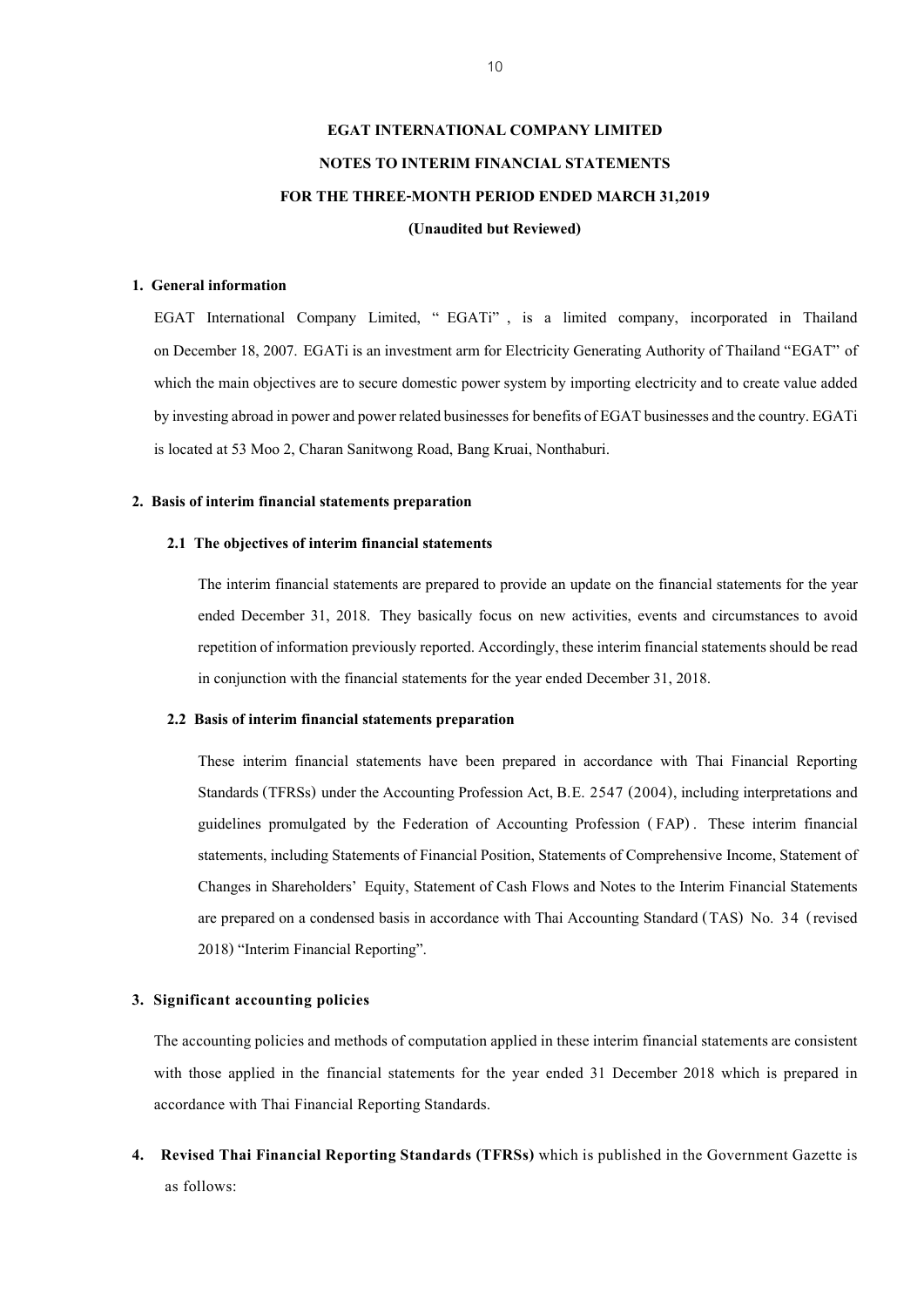#### **Effective for accounting periods beginning on or after January 1, 2020**

|                          | Thai Accounting Standards No.32          | Financial Instruments: Presentation       |
|--------------------------|------------------------------------------|-------------------------------------------|
| $\overline{\phantom{a}}$ | Thai Financial Reporting Standards No.7  | <b>Financial Instruments: Disclosures</b> |
|                          | Thai Financial Reporting Standards No.9  | <b>Financial Instruments</b>              |
| ۰                        | Thai Financial Reporting Standards No.16 | Leases                                    |
|                          | Thai Financial Reporting Interpretation  | Hedges of a Net Investment in a Foreign   |
|                          | No.16                                    | Operation                                 |
|                          | Thai Financial Reporting Interpretations | Extinguishing Financial Liabilities with  |
|                          | No.19                                    | Equity Instruments                        |

The management is assessing the impacts of adopting the revised Thai Financial Reporting Standards.

## **5. Additional information**

## **5.1 Cash and cash equivalents** comprise;

|                                              | 31 Mar 19        | 31 Dec 18        |  |
|----------------------------------------------|------------------|------------------|--|
|                                              |                  | (Adjusted)       |  |
| Current account                              | 1,000.00         | 1,000.00         |  |
| Saving account                               | 96, 366, 416, 62 | 163,949,454.17   |  |
| Fixed deposit not more than 3 months         | 1,329,751,600.29 | 2,331,522,764.51 |  |
| Fixed deposit receipt not more than 3 months |                  | 1,039,524,552.92 |  |
| Total Cash and cash equivalents comprise;    | 1,426,119,016.91 | 3,534,997,771.60 |  |

As at March 31, 2019, The fixed deposit not more than 3 months amount of Baht 1,329.75 million is a Bank deposits with specific purpose amount of USD 14.807 million or approximately Baht 468.57 million (using the buying rate as at March 29, 2019 at Baht 31.6449 per USD) with MIZUHO BANK, LTD. BANGKOK BRANCH, which is the issuer of standby letter of credit: SBLC for the company. The deposit is prepared for unpaid share capital to Nam Ngiep 1 Power Company Limited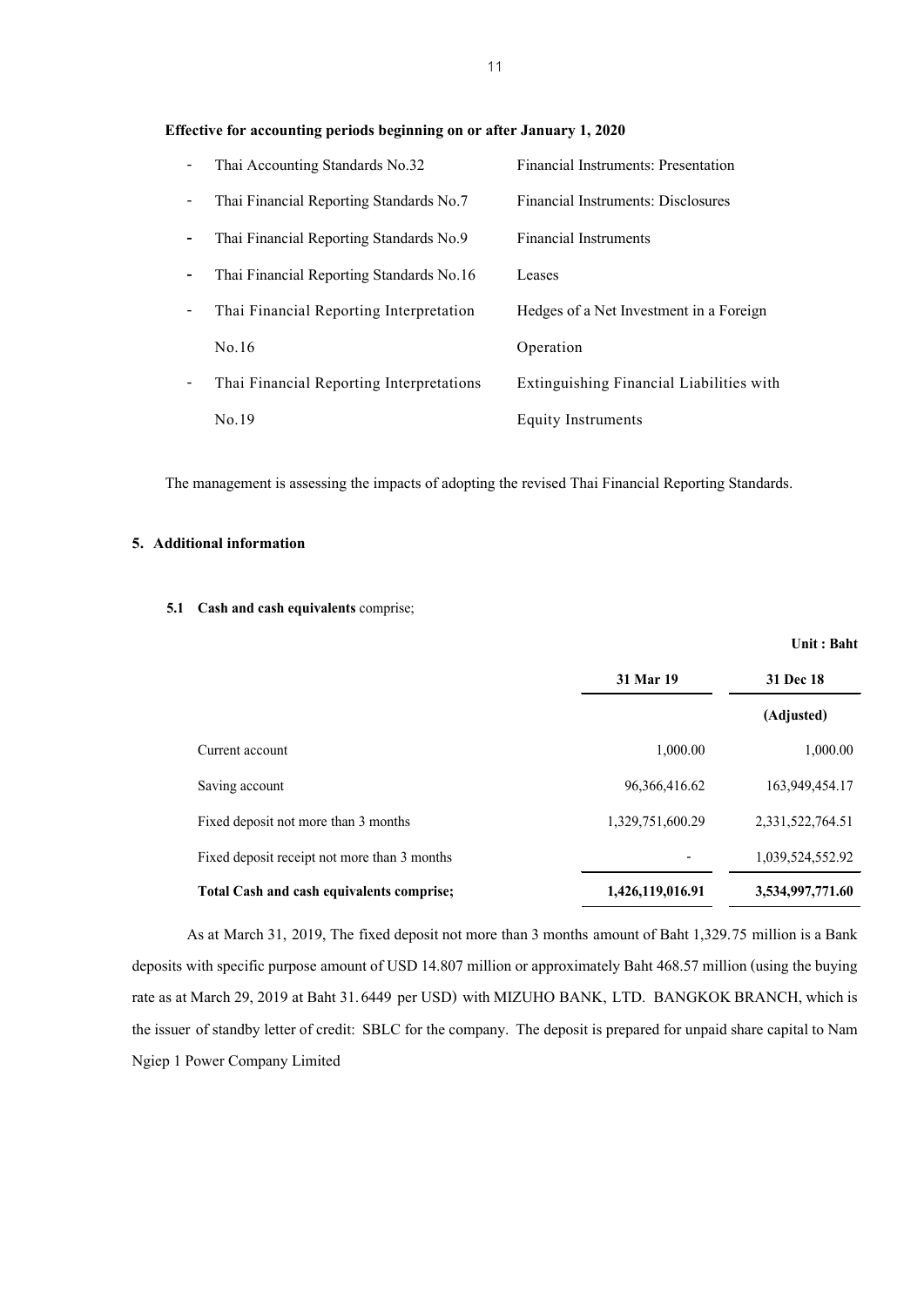## **5.2 Temporary investments** comprise;

|                                                                     | 31 Mar 19        | 31 Dec 18        |
|---------------------------------------------------------------------|------------------|------------------|
| Deposit more than 3 months but not more than 12 months              | 3,577,980,675.05 | 1,408,980,299.40 |
| Fixed deposit receipt more than 3 months but not more than 12 month | 1,101,279,142.91 | 1,104,594,194.00 |
| <b>Total Temporary Investments</b>                                  | 4,679,259,817.96 | 2,513,574,493.40 |

## **5.3 Related party transactions**

Related parties to EGATi for the three-month periods ended March 31, 2019 are as follows:

| Name of entity                    | <b>Country of</b>         | Nature of relationship     |
|-----------------------------------|---------------------------|----------------------------|
|                                   | incorporation/nationality |                            |
| EGAT                              | Thailand                  | $100\%$ shareholding       |
| Nam Ngiep 1 Power Company Limited | Lao PDR                   | Associated company,        |
|                                   |                           | EGATi has 30% shareholding |
| PT Adaro Indonesia                | Republic of Indonesia     | Associated company.        |
|                                   |                           | EGATi has 11.533%          |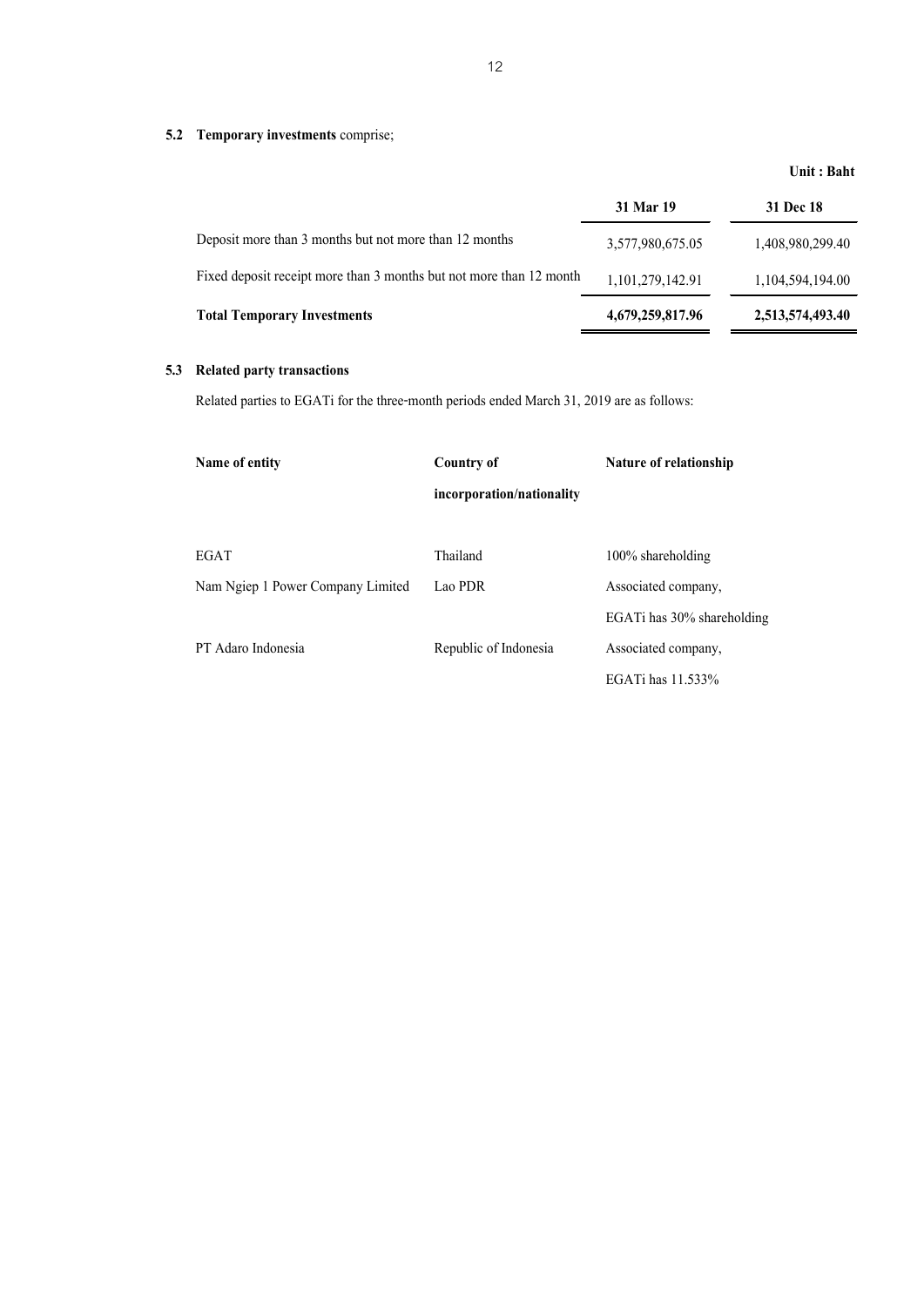**Related party transactions** are as follows;

|       |                                                     |                  | Unit: Baht       |
|-------|-----------------------------------------------------|------------------|------------------|
|       |                                                     | 31 Mar 19        | 31 Dec 18        |
| 5.3.1 | Trade accounts receivable - related party comprise; |                  |                  |
|       | Nam Ngiep 1 Power Company Limited                   | 1,286,802.00     | 1,314,138.00     |
| 5.3.2 | Other accounts receivable - related party comprise; |                  |                  |
|       | Managements and officers                            | 190,090.76       | 418,383.54       |
|       | Nam Ngiep 1 Power Company Limited                   | 9,085.00         | 59,685.00        |
|       | <b>EGAT</b>                                         | 21,130.00        | 14,085.00        |
| 5.3.3 | Trade accounts payable - related party comprise;    |                  |                  |
|       | <b>EGAT</b>                                         | 977,096.75       | 499,189.50       |
| 5.3.4 | Other accounts payable - related party comprise;    |                  |                  |
|       | Other accounts payable                              |                  |                  |
|       | Managements and officers                            | 133,598.74       | 945,204.44       |
|       | <b>EGAT</b>                                         | 265,608.75       | 1,821,659.66     |
|       | <b>Accrued expenses</b>                             |                  |                  |
|       | <b>EGAT</b>                                         | 1,332,052.71     | 295,962.29       |
| 5.3.5 | Accounts payable - related party comprise;          |                  |                  |
|       | PT Adaro Indonesia                                  | 5,164,527,750.00 | 5,267,290,200.00 |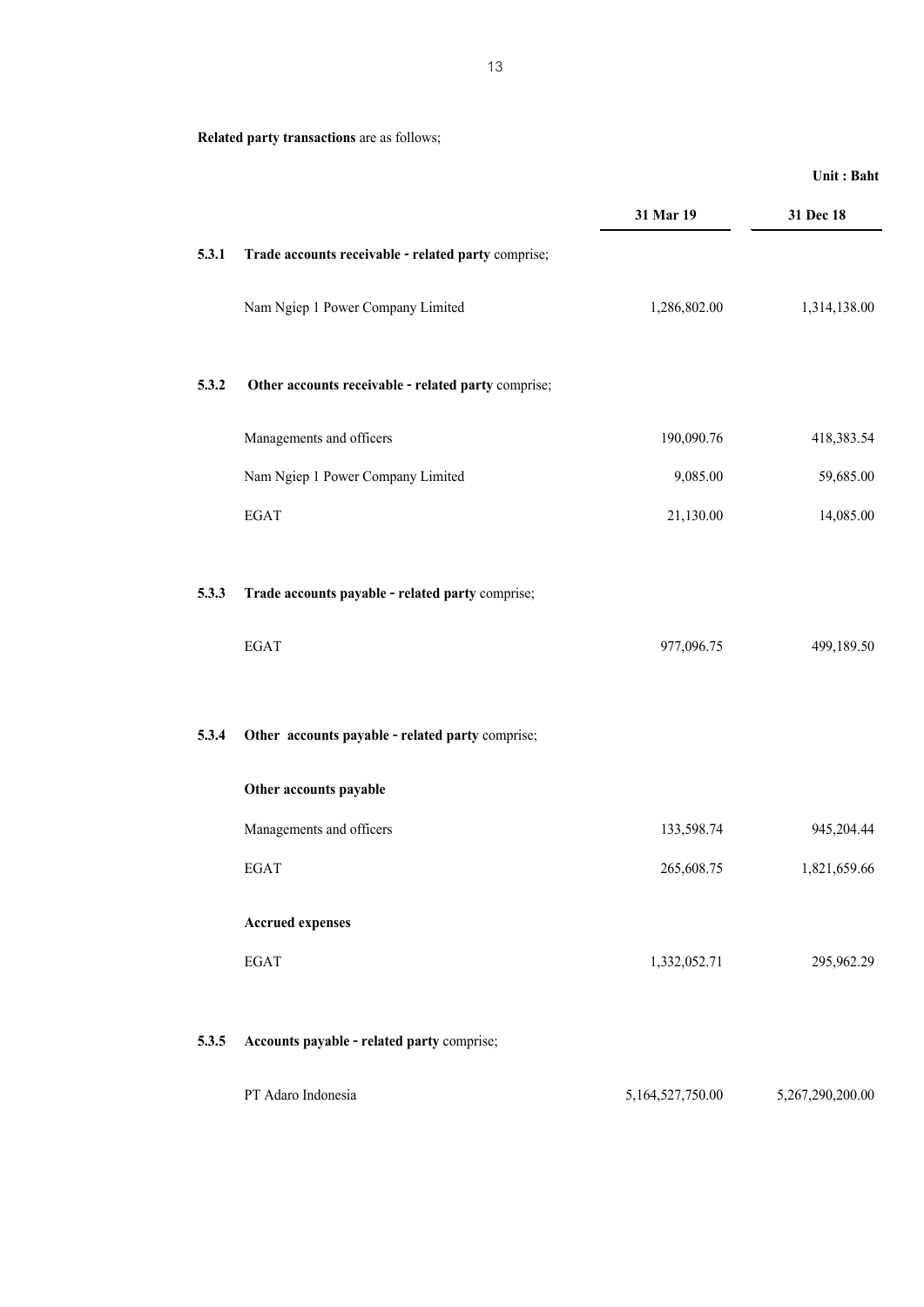|                                                            | Three-month period |                  |  |  |
|------------------------------------------------------------|--------------------|------------------|--|--|
|                                                            | 2019               | 2018             |  |  |
| 5.3.6<br>Revenues - Related party comprise;                |                    |                  |  |  |
| Nam Ngiep 1 Power Company Limited                          | 1,286,802.00       | 1,895,832.00     |  |  |
| PT Adaro Indonesia                                         | 80,852,930.01      | 1,155,958,791.49 |  |  |
| 5.3.7<br>Administrative expenses - Related Party comprise; |                    |                  |  |  |
| Directors and managements remuneration                     | 4,755,917.07       | 6,765,826.69     |  |  |
| <b>EGAT</b>                                                | 2,636,873.35       | 1,633,615.39     |  |  |
|                                                            |                    |                  |  |  |
| Trade accounts receivable comprise;<br>5.4                 |                    |                  |  |  |
|                                                            |                    | Unit: Baht       |  |  |
|                                                            | 31 Mar 19          | 31 Dec 18        |  |  |
| Trade accounts receivable - related party (Note 5.3.1)     |                    |                  |  |  |
| Nam Ngiep 1 Power Company Limited                          |                    |                  |  |  |
| Associate management services                              | 1,286,802.00       | 1,314,138.00     |  |  |
| Total trade accounts receivable                            | 1,286,802.00       | 1,314,138.00     |  |  |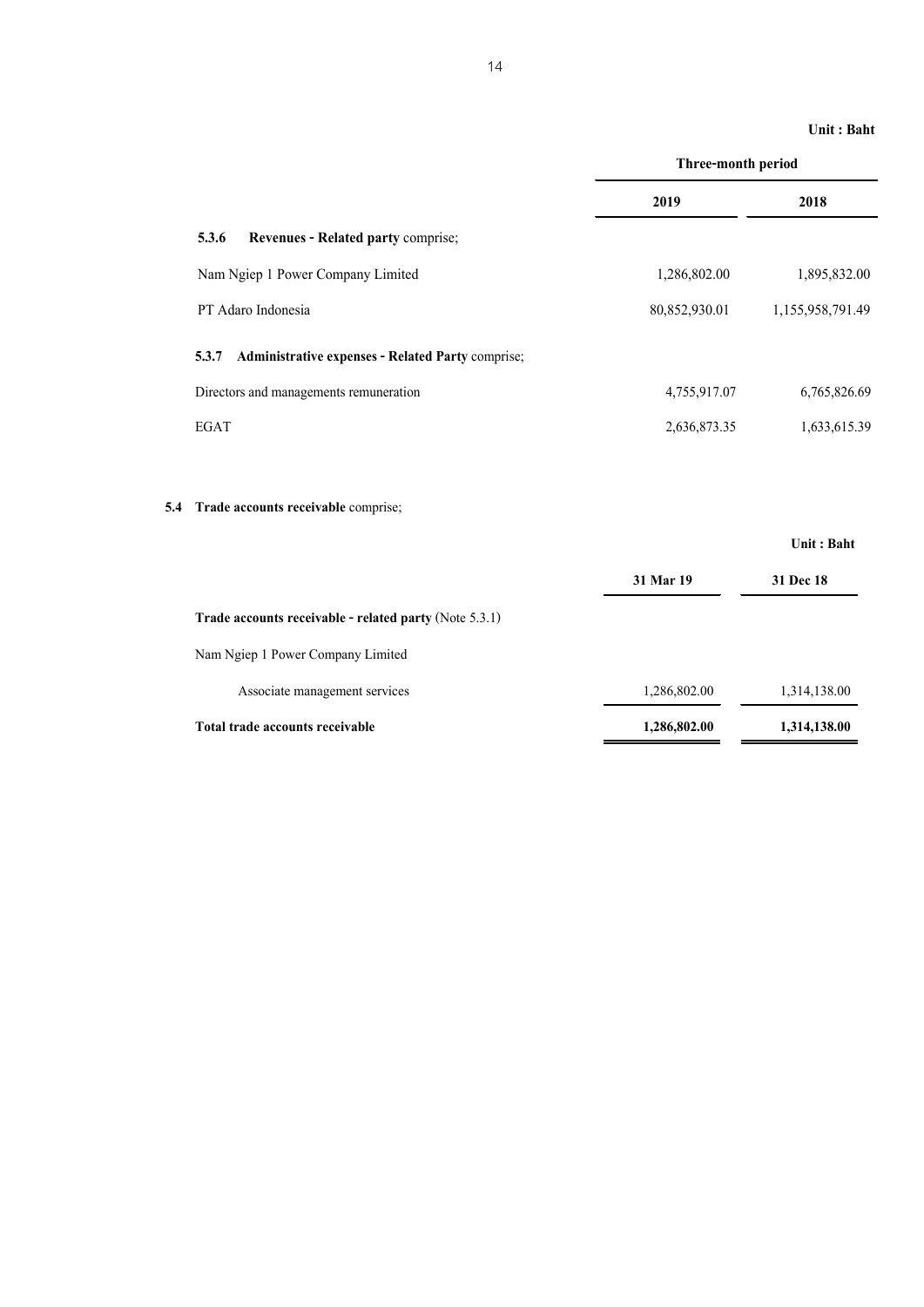|                                                        | 31 Mar 19     | 31 Dec 18     |
|--------------------------------------------------------|---------------|---------------|
|                                                        |               | (Restated)    |
| Other accounts receivable - related party (Note 5.3.2) |               |               |
| Managements and officers                               | 190,090.76    | 418,383.54    |
| Nam Ngiep 1 Power Company Limited                      | 9,085.00      | 59,685.00     |
| <b>EGAT</b>                                            | 21,130.00     | 14,085.00     |
|                                                        | 220,305.76    | 492,153.54    |
| Other accounts receivable - associated company         | 22,109,669.03 | 21,511,469.66 |
| Prepaid expenses                                       | 476,791.99    | 403,254.81    |
| Accrued interest income                                | 33,063,784.15 | 19,430,004.48 |
| Revenue Department receivable                          | 27,858,423.09 | 27,858,423.09 |
| Total other accounts receivable                        | 83,728,974.02 | 69,695,305.58 |

On June 10, 2016, EGATi singed Joint Development Agreement (JDA) between 3 parties to co-invest and jointly develop the Quang Tri 1 Thermal Power Project with the condition of project development cost responsibility, which allocate according to shareholding proportion .

As at December 31, 2019, the balance of other accounts receivable - co-developer in portion of Electricity Generating Public Company Limited (EGGO) from 2016 to 2019 is amount of Baht 19.78 million due to being under consideration of the Revenue Department's Withholding Tax and Value Added Tax (VAT) issues.

#### **5.6 Investment in associates**

## **5.6.1 Information of associated company**

**5.5 Other accounts receivable** comprise;

| Country of                        |                       |                                      |                                |              |
|-----------------------------------|-----------------------|--------------------------------------|--------------------------------|--------------|
|                                   | incorporation/        |                                      | <b>Shareholding proportion</b> |              |
| Company name                      | nationality           | <b>Business</b>                      |                                | (percentage) |
| <b>Associate Company</b>          |                       |                                      | 31 Mar 19                      | 31 Dec 18    |
| Nam Ngiep 1 Power Company Limited | Lao PDR               | Generation and supply of electricity | 30                             | 30           |
| PT Adaro Indonesia                | Republic of Indonesia | Generation and supply of coal        | 11.533                         | 11.533       |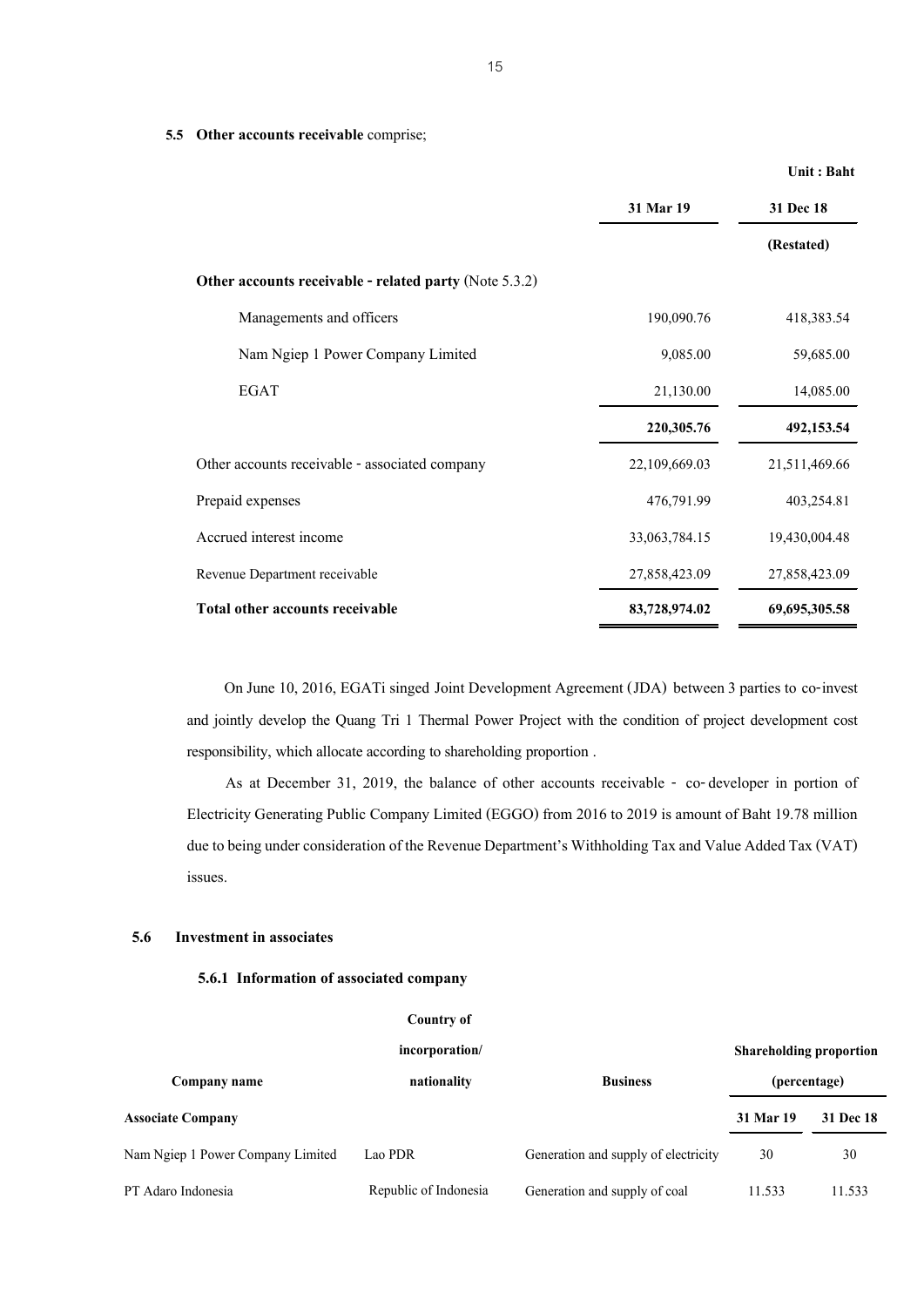EGATi invested in PT Adaro Indonesia with shareholding proportion of 11.533% which EGATi has 1 representative in Board of Commissioners from total 6 representatives for control the management of Board of Directors which EGATi has 1 voting rights.

## **5.6.2 Details of investment in associates**

| Company name              | Shareholding proportion |           |                      |                   |                    |                   |                 |                  |
|---------------------------|-------------------------|-----------|----------------------|-------------------|--------------------|-------------------|-----------------|------------------|
|                           | (percentage)            |           | <b>Equity Method</b> |                   | <b>Cost Method</b> |                   | <b>Dividend</b> |                  |
| <b>Associated Company</b> | 31 Mar 19               | 31 Dec 18 | 31 Mar 19            | 31 Dec 18         | 31 Mar 19          | 31 Dec 18         | 31 Mar 19       | 31 Dec 18        |
| Nam Ngiep 1 Power Company | 30                      | 30        | 1,983,928,698.48     | 2,011,573,310.70  | 2,623,354,044.64   | 2,512,967,284.06  |                 |                  |
| PT Adaro Indonesia        | 11.533                  | 11.533    | 9,827,628,997.78     | 9,681,913,547.08  | 11,603,316,150.00  | 11,603,316,150.00 | 80,852,930.01   | 1,155,958,791.49 |
| Total                     |                         |           | 11,811,557,696.26    | 11,693,486,857.78 | 14,226,670,194,64  | 14,116,283,434.06 | 80,852,930.01   | 1,155,958,791.49 |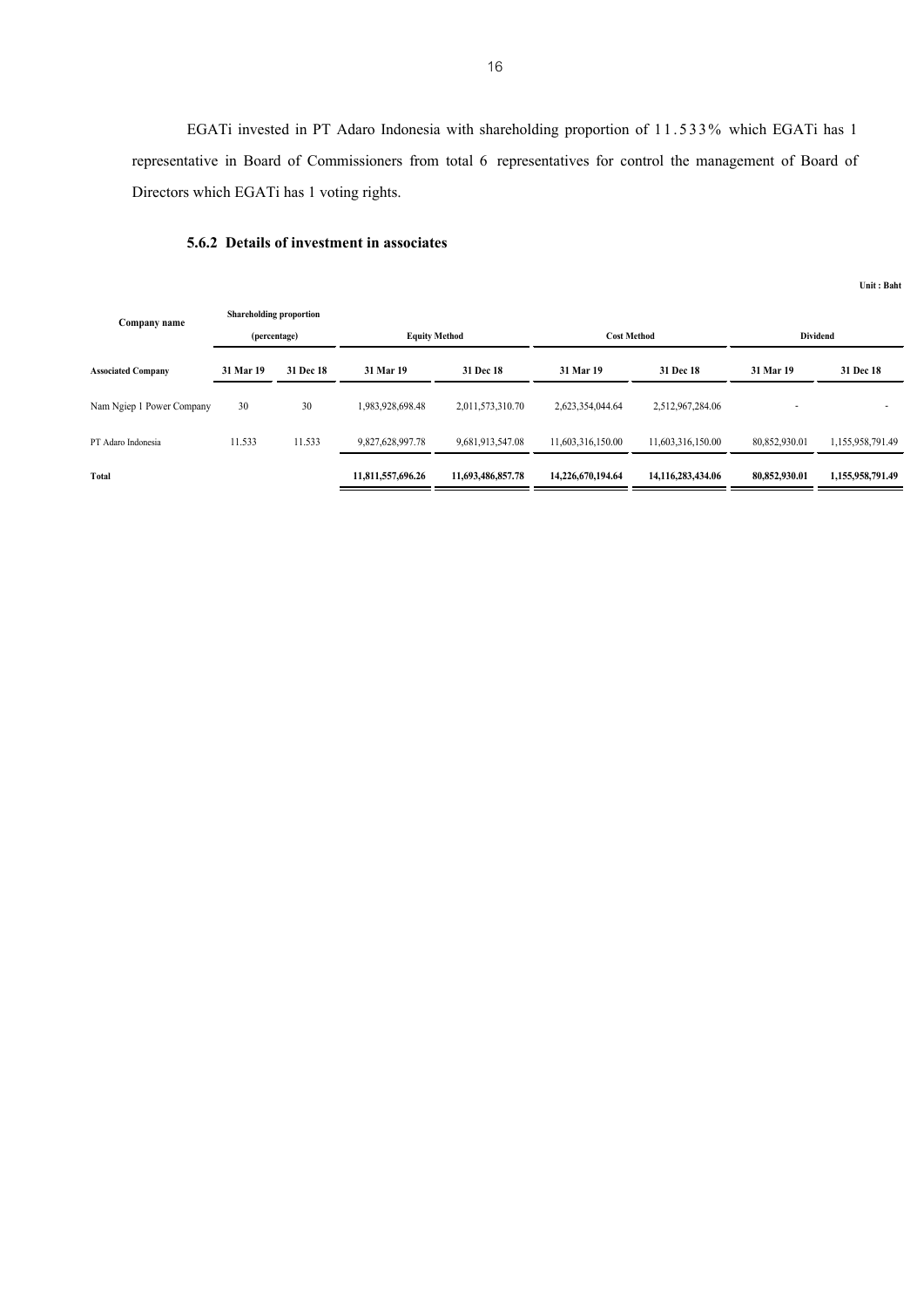#### **Movement in investments in associates can be analyzed as follows;**

|                                                              | <b>Equity Method</b> |                    | <b>Cost Method</b> |                       |
|--------------------------------------------------------------|----------------------|--------------------|--------------------|-----------------------|
|                                                              | 31 Mar 19            | 31 Dec 18          | 31 Mar 19          | 31 Dec 18             |
| Beginning balance                                            | 11,693,486,857.78    | 11,540,352,706.35  | 14,116,283,434.06  | 13,782,030,511.66     |
| <b>Additional investments</b>                                | 110,386,760.58       | 334,252,922.40     | 110,386,760.58     | 334,252,922.40        |
| Share of profit from investment in associates                | 160,024,003.24       | 1,379,028,786.04   |                    |                       |
| Currency translation differences                             | (85,219,023.35)      | (52,160,418.77)    |                    |                       |
| Share of other comprehensive income (loss) of associates     |                      |                    |                    |                       |
| Changes in fair value of available-for-sale financial assets | 13,732,028.02        | (25,654,911.59)    |                    |                       |
| Remeasurements of defined benefit plans                      |                      | 3,957,924.21       |                    |                       |
| Dividend income                                              | (80, 852, 930.01)    | (1,486,290,150.86) |                    |                       |
| <b>Ending balance</b>                                        | 11,811,557,696.26    | 11,693,486,857.78  | 14,226,670,194.64  | 14, 116, 283, 434. 06 |

#### **Investment in Nam Ngiep 1 Power Company Limited**

On September 11, 2014, Nam Ngiep 1 Power Company Limited achieved financial agreement which result in funding the loan to the project instead of money funded from share capital by the shareholders. Loan will be drawn down until debt to equity ratio reaches 71:29. In 2019, the debt to equity ratio has reached to the defined point, therefore EGATi has increase investment in Associated Company in the amount of USD 3.512 million.

On January 22, 2019, Nam Ngiep 1 Power Company Limited has increased the registered capital from 2,627,600 shares to 3,000,000 shares which EGATi has increased 111,720 shares, total amount of shares 900,000.

EGATi has pledged all of shares in Nam Ngiep 1 Power Company Limited in amount of 900,000 shares at USD 100.00 per share and grant security over all related dividends and other rights, interests and benefits arising from such shares in favor of Nam Ngiep 1 Power Company Limited's lenders and other secured parties, as at March 31, 2019, EGATi has fully paid up share in amount of 788,280 shares.

## **Investment in PT Adaro Indonesia**

EGATi has signed Subscription Agreement for purchase shares in PT Adaro Indonesia in amount of USD 325 million. On November 22,2016, EGATi has paid for such share in amount of USD 163.500 million (approximately Baht 5,829.85 million) and EGATi will pay the remaining in amount of USD 161.500 million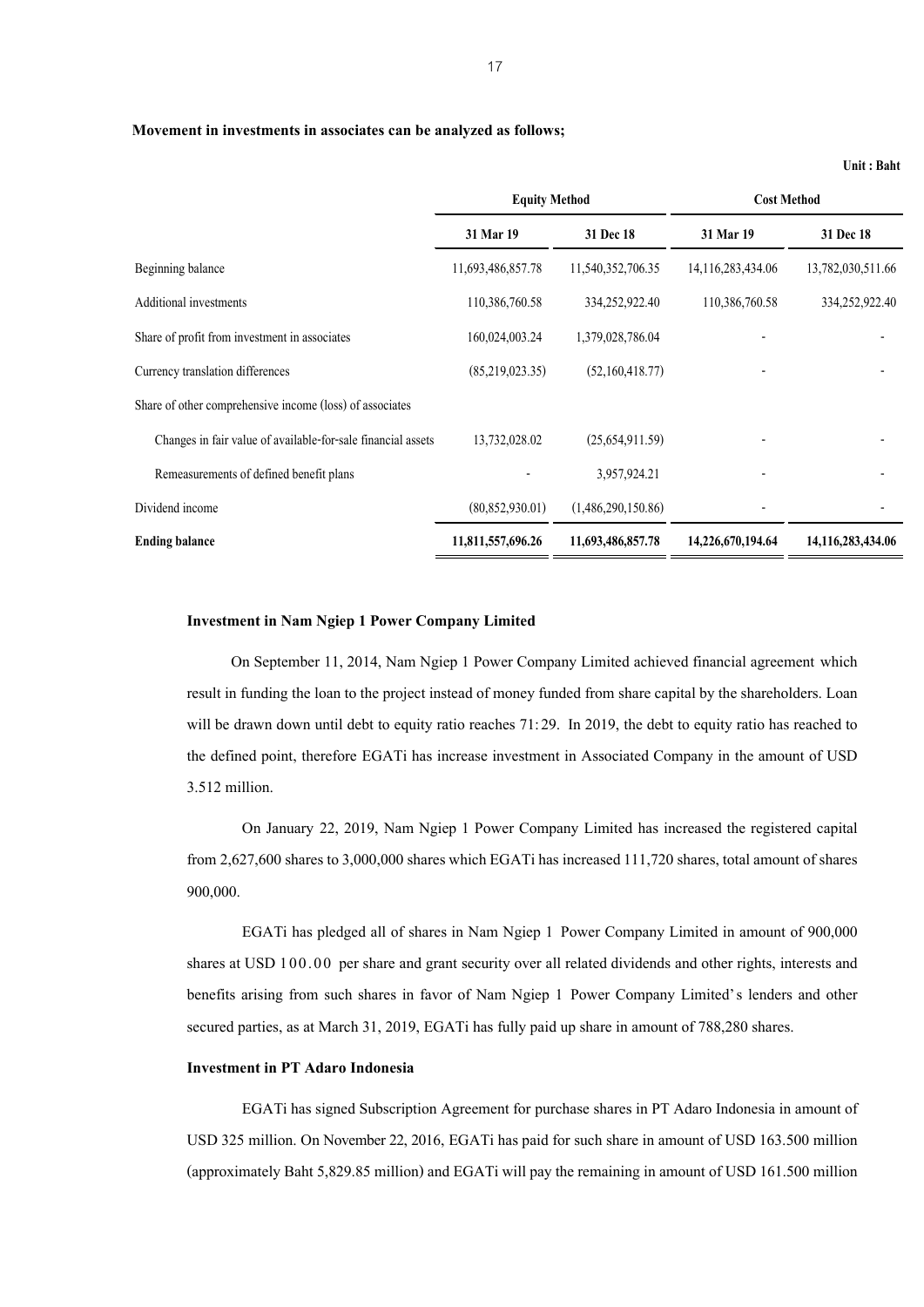in 2022-2027 when PT Adaro Indonesia has met the conditions in Subscription Agreement. EGATi has recorded the value of investment and the remaining amount of share payables in the Financial statements.

#### **Hedging items in associated company**

According to International Financial Reporting Standard No.9 on Financial Instruments, as at March 31, 2019, Nam Ngiep 1 Power Company Limited entered into Interest Rate Swap Contract (IRS) as hedges of its exposure as follows;

1. Interest Rate Swap Contract incurred losses of USD 6.767 million (approximately Baht 214.00 million) which recognized in the other comprehensive income.

PT Adaro Indonesia entered into Fuel Hedging Contracts which are based on price on GAS OIL - 0.5 SINGAPORE - PLATTS ASIA - PACIFIC and Interest Rate Swap Contract as hedges of its exposure as follows;

1. Fuel Hedging Contract incurred losses of USD 0.395 million (approximately Baht 12.48 million) which recognized in the profit and loss, and gains of USD 7.010 million (approximately Baht 221.69 million) in the other comprehensive income.

2. Interest Rate Swap Contract incurred losses of USD 1.649 million (approximately Baht 52.14 million) which recognized in the other comprehensive income (using the average rate during the period).

In the preparation of the financial statements under the equity method, EGATi does not recognize derivative transactions in the investment under the equity method and share of gains or losses from associates due to Thai Accounting Standards is not currently applicable for International Financial Reporting Standard No. 9 on Financial Instruments.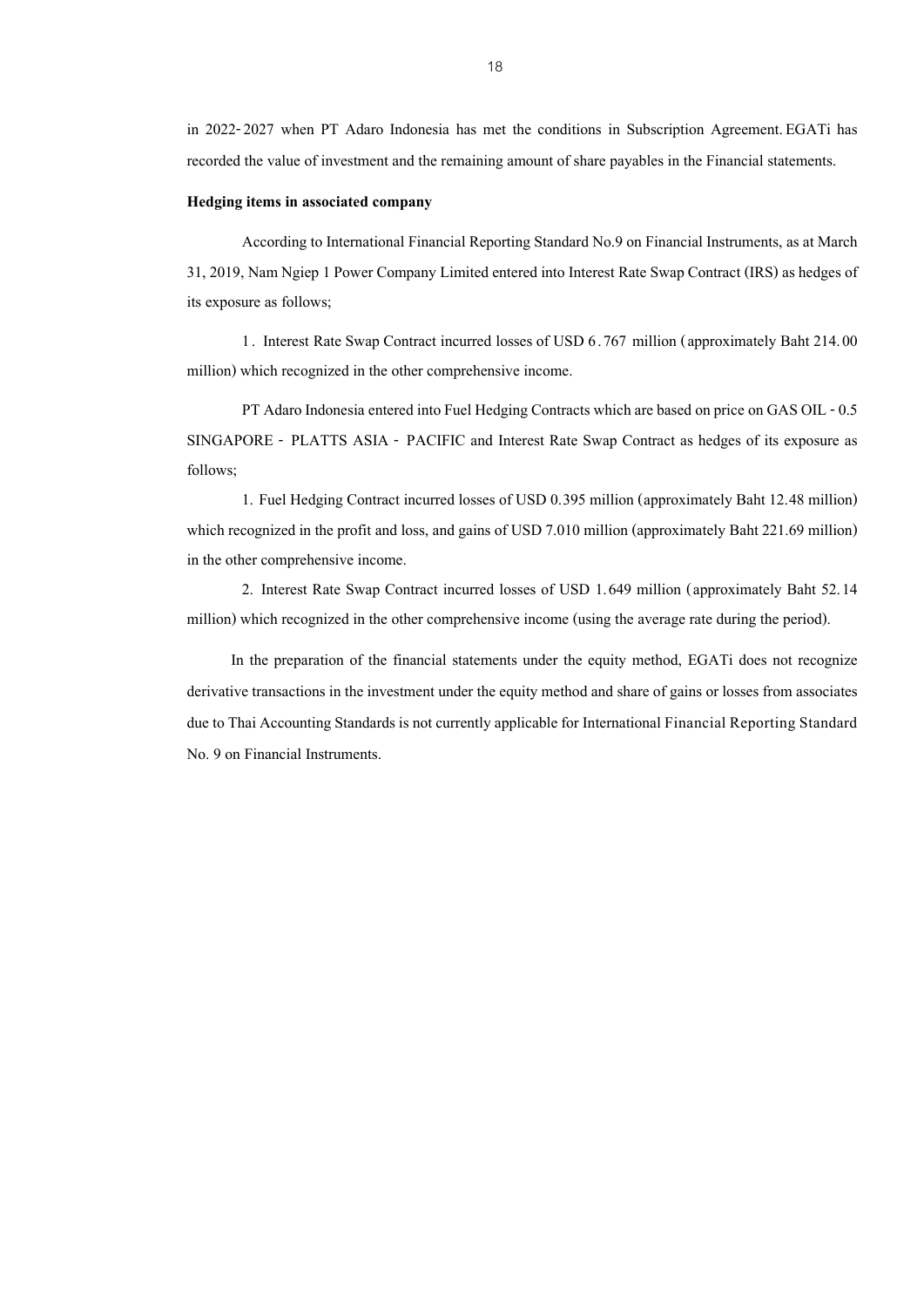# **5.7 Equipment** comprise;

## **Unit : baht**

|                                 | <b>Furniture and</b> |                 |                |
|---------------------------------|----------------------|-----------------|----------------|
|                                 | office equipment     | <b>Vehicles</b> | Total          |
| Cost                            |                      |                 |                |
| As at January 1, 2019           | 5,656,045.65         | 2,680,370.20    | 8,336,415.85   |
| As at March 31, 2019            | 5,656,045.65         | 2,680,370.20    | 8,336,415.85   |
| <b>Accumulated depreciation</b> |                      |                 |                |
| As at January 1, 2019           | (4,455,191.21)       | (490, 544.45)   | (4,945,735.66) |
| Depreciation for the period     | (98,046.49)          | (132, 182.70)   | (230, 229.19)  |
| As at March 31, 2019            | (4,553,237.70)       | (622, 727.15)   | (5,175,964.85) |
| Net book value                  |                      |                 |                |
| As at December 31, 2018         | 1,200,854.44         | 2,189,825.75    | 3,390,680.19   |
| As at March 31, 2019            | 1,102,807.95         | 2,057,643.05    | 3,160,451.00   |

EGATi's equipment has included financial lease asset as follows;

|                          | <b>Vehicles</b> | <b>Total</b>  |
|--------------------------|-----------------|---------------|
| As at March 31, 2019     |                 |               |
| Cost                     | 2,680,370.20    | 2,680,370.20  |
| Accumulated depreciation | (622, 727.15)   | (622, 727.15) |
| Net book value           | 2,057,643.05    | 2,057,643.05  |
| As at December 31, 2018  |                 |               |
| Cost                     | 2,680,370.20    | 2,680,370.20  |
| Accumulated depreciation | (490, 544.45)   | (490, 544.45) |
| Net book value           | 2,189,825.75    | 2,189,825.75  |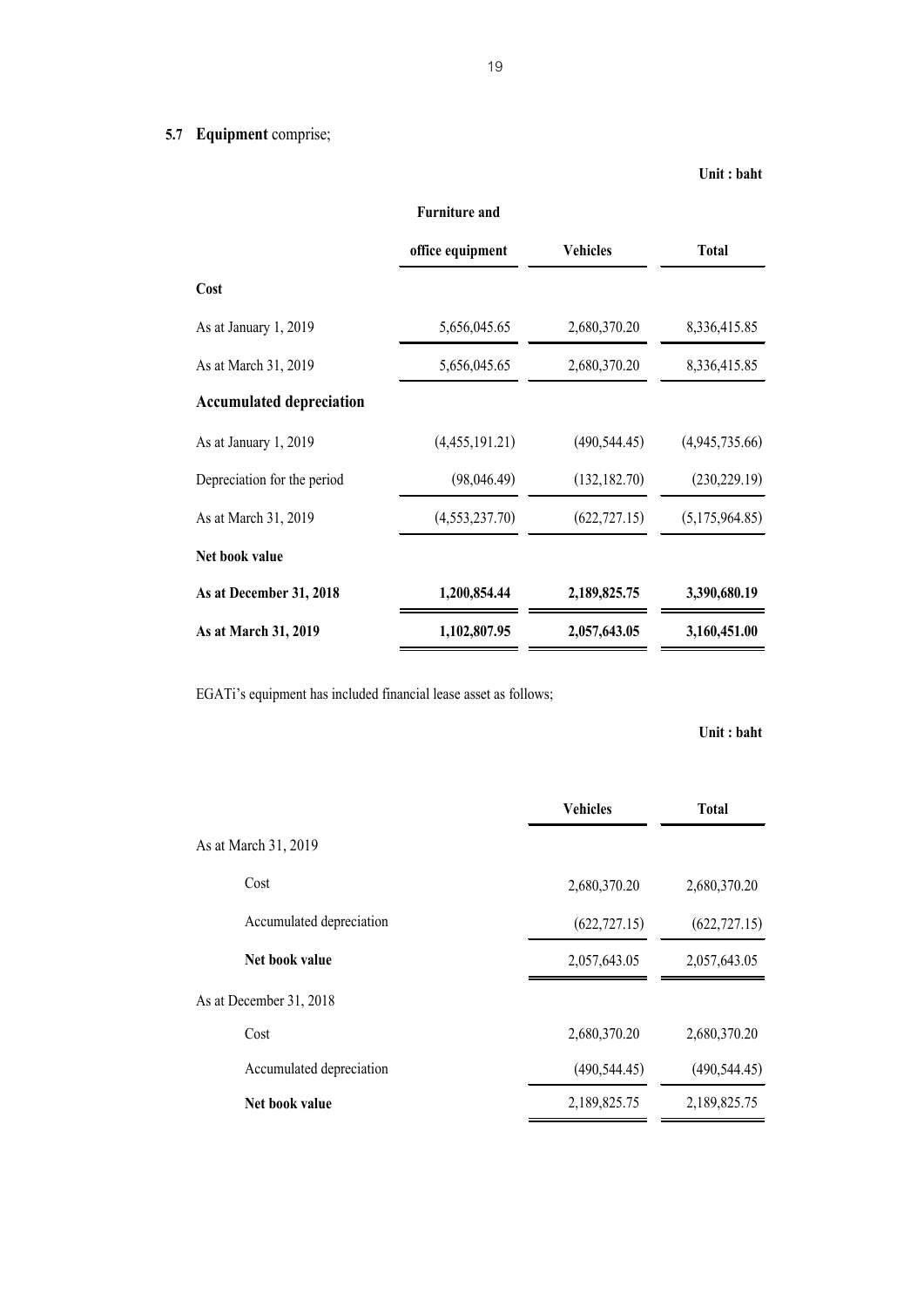### **Unit : Baht**

|                                 | Computer       |                |  |
|---------------------------------|----------------|----------------|--|
|                                 | software       | <b>Total</b>   |  |
| Cost                            |                |                |  |
| As at January 1, 2019           | 3,952,964.07   | 3,952,964.07   |  |
| As at March 1, 2019             | 3,952,964.07   | 3,952,964.07   |  |
| <b>Accumulated amortization</b> |                |                |  |
| As at January 1, 2019           | (2,810,954.94) | (2,810,954.94) |  |
| Amortization for the period     | (165, 058.81)  | (165, 058.81)  |  |
| As at March 1, 2019             | (2,976,013.75) | (2,976,013.75) |  |
| Net book value                  |                |                |  |
| As at December 31, 2018         | 1,142,009.13   | 1,142,009.13   |  |
| As at March 1, 2019             | 976,950.32     | 976,950.32     |  |

## **5.9 Project development costs - for collection**

As at March 31, 2019, EGATi has recognized project development costs - for collection in the amount of Baht 488.11 million of the Upper Thanlwin (Mong Ton) Hydropower Project and Quang Tri 1 Thermal Power Project which the principle of project investment was approved by the Minister of Energy on November 21, 2014 and May 16, 2016 respectively. These costs are agreed by Project Management Committee to reimburse after establishment of the project company as follows;

|                                      | <b>Upper Thanlwin</b>     | Quang Tri 1          |                   |  |
|--------------------------------------|---------------------------|----------------------|-------------------|--|
|                                      | (Mong Ton)                | <b>Thermal Power</b> | <b>Total</b>      |  |
|                                      | <b>Hydropower Project</b> | <b>Plant Project</b> |                   |  |
| <b>Balance at January 1,2019</b>     | 466,581,058.41            | 20,149,521.25        | 486,730,579.66    |  |
| Additions during the period          |                           | 1,559,039.17         | 1,559,039.17      |  |
| Gain (Loss) on foreign exchange rate | 45,219.60                 | (228, 281)           | (183,062)         |  |
| <b>Balance at March 31,2019</b>      | 466, 626, 278.01          | 21,480,279.31        | 488, 106, 557. 32 |  |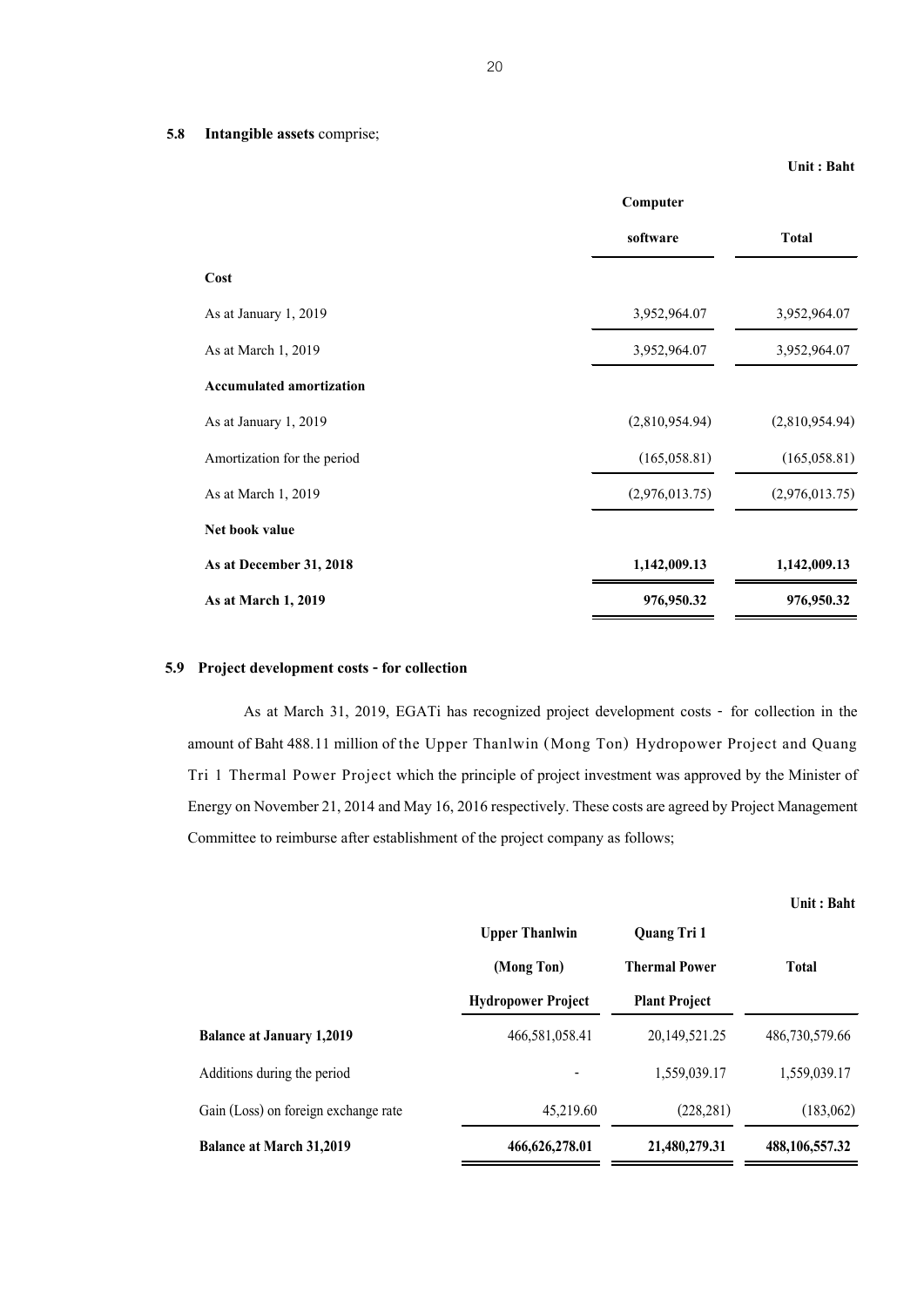## **5.10 Deferred income taxes**

## **5.10.1 Deferred tax assets and liabilities**

**Unit : Baht**

|                         | 31 Mar 19    | 31 Dec 18    |
|-------------------------|--------------|--------------|
| Net deferred tax assets | 1,118,527.82 | 1,057,661.83 |

## **5.10.2 Movements in deferred tax assets and liabilities**

|                            |              |                       | Unit: Baht   |
|----------------------------|--------------|-----------------------|--------------|
|                            | 1 Jan 19     | <b>Profit or Loss</b> | 31 Mar 19    |
| Deferred tax assets :      |              |                       |              |
| Employee benefits          | 1,069,899.40 | 58,724.85             | 1,128,624.25 |
| Finance lease liabilities  | 11,956.88    | 2,070.00              | 14,026.88    |
| <b>Total</b>               | 1,081,856.28 | 60,794.85             | 1,142,651.13 |
| Deferred tax liabilities : |              |                       |              |
| Equipment                  | 24,194.45    | (71.14)               | 24,123.31    |
| <b>Total</b>               | 24,194.45    | (71.14)               | 24,123.31    |
| Net deferred tax assets :  | 1,057,661.83 | 60,865.99             | 1,118,527.82 |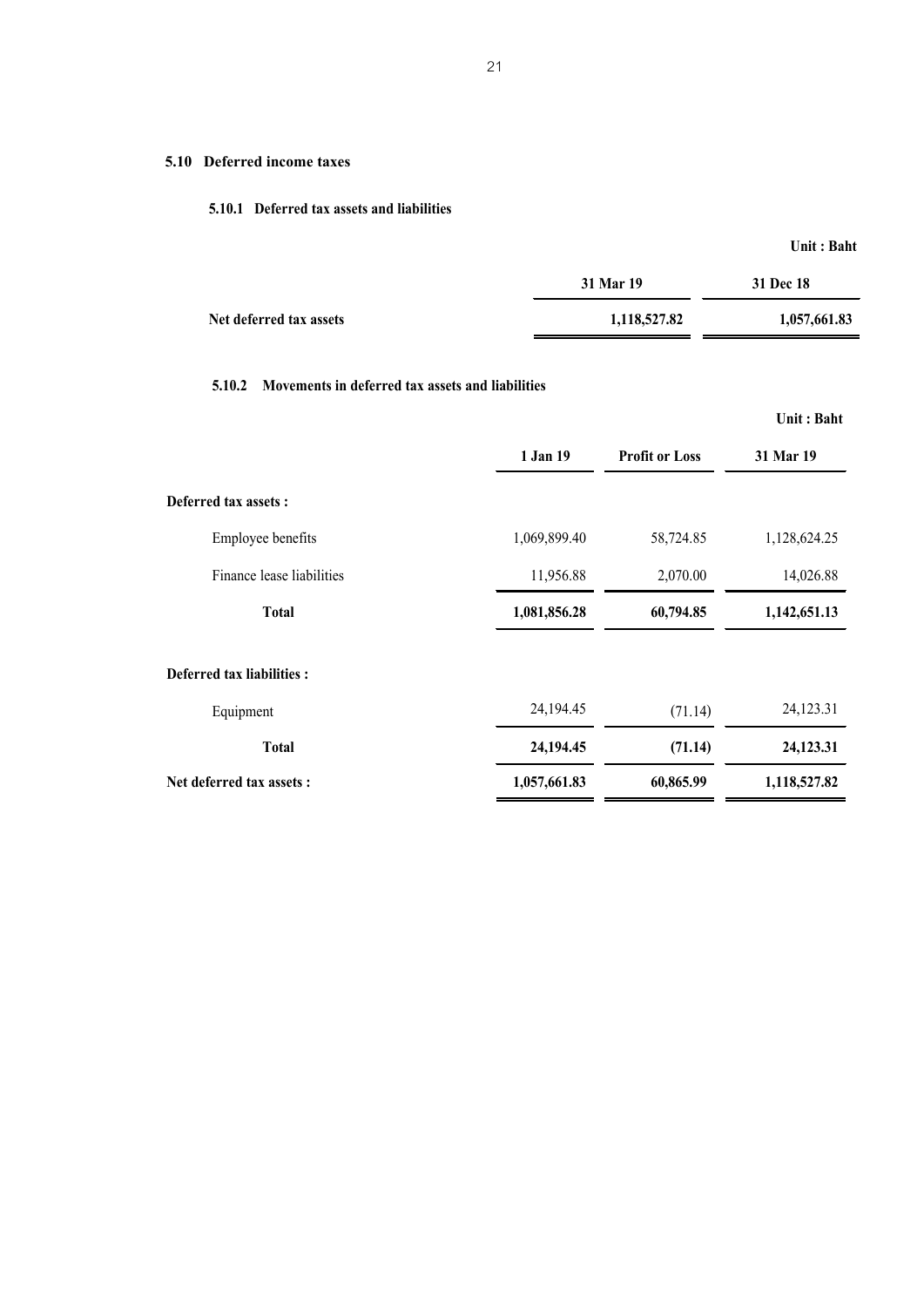|                                                            |              | Unit: Baht       |
|------------------------------------------------------------|--------------|------------------|
|                                                            | 31 Mar 19    | <b>31 Dec 18</b> |
| <b>Trade accounts payable - related party (Note 5.3.3)</b> |              |                  |
| <b>EGAT</b>                                                |              |                  |
| Administrative service expenses                            | 977,096.75   | 499,189.50       |
|                                                            | 977,096.75   | 499,189.50       |
| Trade accounts payable - non-related party                 |              |                  |
| Consultant fees                                            | 4,265,456.94 | 2,019,447.32     |
|                                                            | 4,265,456.94 | 2,019,447.32     |
| Total trade accounts payable                               | 5,242,553.69 | 2,518,636.82     |

**5.11 Trade accounts payable** comprise;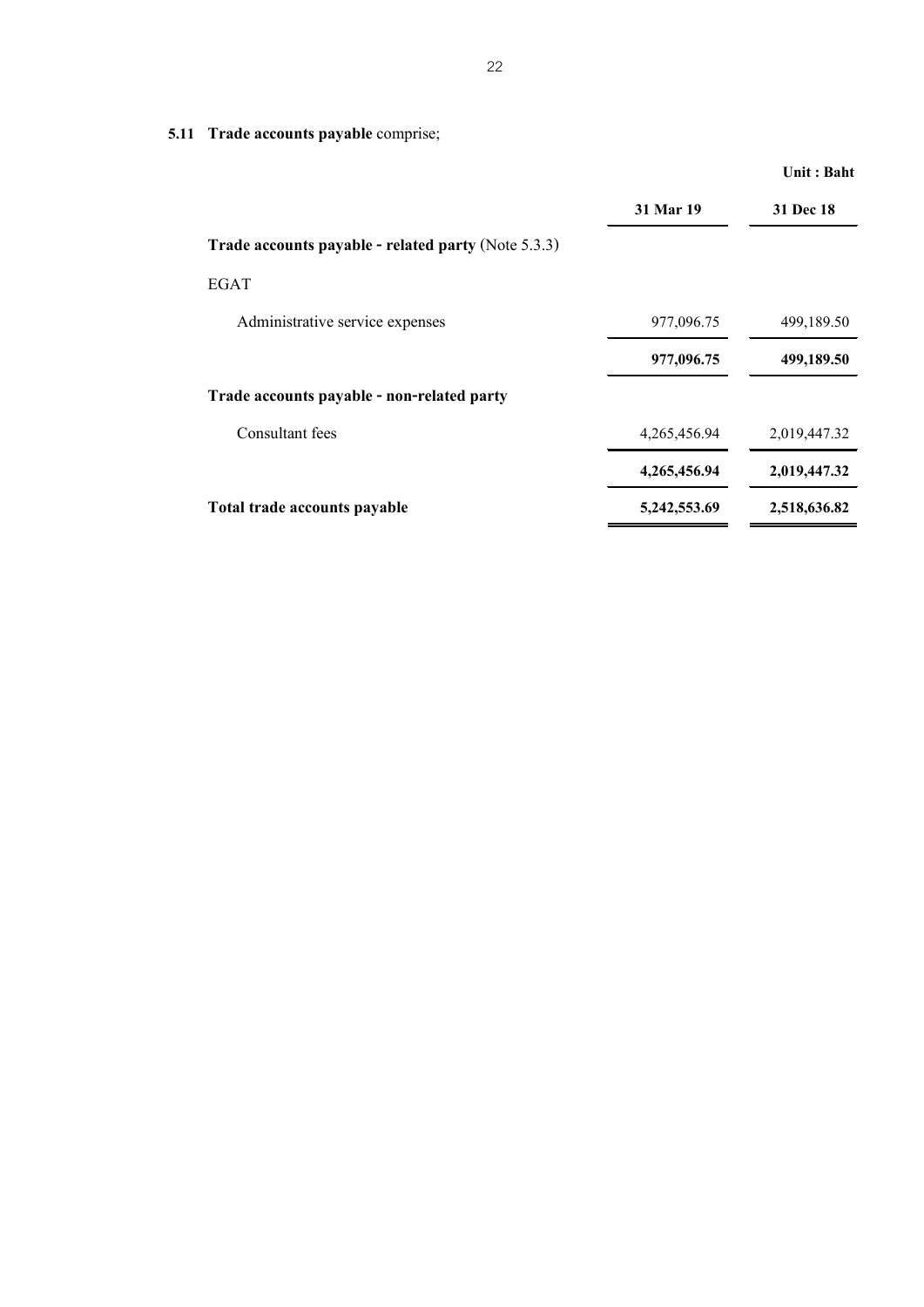**5.12 Other accounts payable** comprise;

|                                                             | 31 Mar 19     | 31 Dec 18        |
|-------------------------------------------------------------|---------------|------------------|
| Other accounts payable - related party, entity (Note 5.3.4) |               |                  |
| <b>EGAT</b>                                                 |               |                  |
| Airfares                                                    | 264,405.00    | 995,084.67       |
| Car rental for executives                                   |               | 43,014.00        |
| Travelling expenses - EGAT's employees                      |               | 29,791.68        |
| Other expenses                                              | 1,203.75      | 753,769.31       |
|                                                             | 265,608.75    | 1,821,659.66     |
| Other accounts payable - related party, entity (Note 5.3.4) | 133,598.74    | 945,204.44       |
| Other accounts payable - non - related party                | 2,344,737.22  | 1,386,722.32     |
| Accrued expenses - related party (Note 5.3.4)               |               |                  |
| <b>EGAT</b>                                                 |               |                  |
| Key management service expenses                             | 812,813.71    | 159,243.07       |
| Travelling expenses                                         | 476,225.00    | 43,435.00        |
| Car rental for executives                                   | 43,014.00     |                  |
| Other expenses                                              |               | 93,284.22        |
|                                                             | 1,332,052.71  | 295,962.29       |
| Other accrued expenses comprise;                            |               |                  |
| Project development expenses                                | 1,582,274.48  | 1,532,279.23     |
| Employee expenses                                           | 1,323,125.08  | 22,336,530.37    |
| Other service fees                                          | 2,771,880.51  | 8,215,863.44     |
| Other expenses                                              | 1,952,644.71  | 1,597,415.80     |
|                                                             | 7,629,924.78  | 33,682,088.84    |
| Total other account payable                                 | 11,705,922.20 | 38, 131, 637. 55 |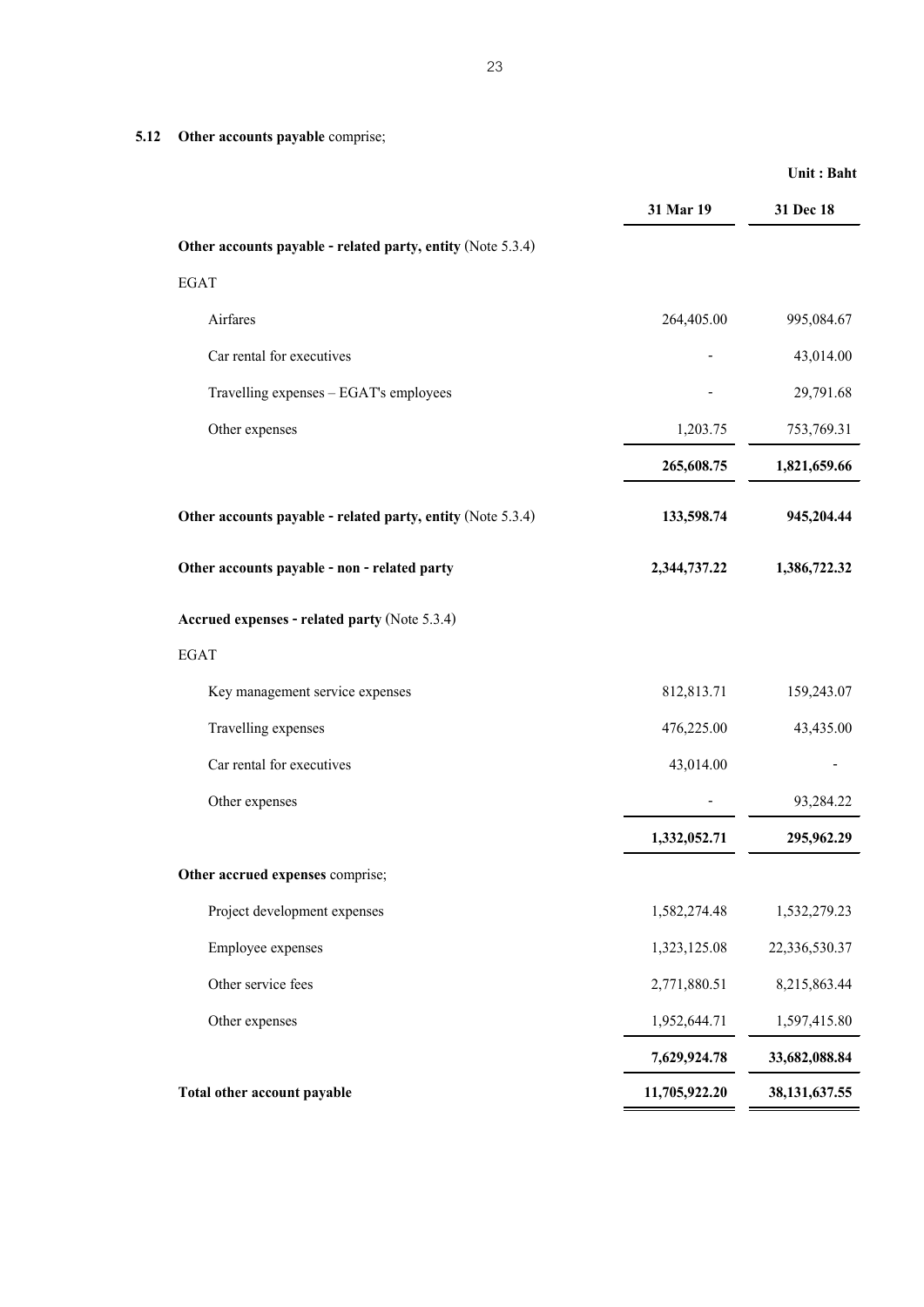**5.13 Other current liabilities** comprise;

## **Unit : Baht**

|                                         | 31 Mar 19    | <b>31 Dec 18</b> |
|-----------------------------------------|--------------|------------------|
| Deposit received and security guarantee | 452,655.00   | 548, 192. 10     |
| Withholding tax                         | 4,498,044.49 | 514,419.11       |
| <b>Total other current liabilities</b>  | 4,950,699.49 | 1,062,611.21     |

## **5.14 Non-current provisions for employee benefits**

of;

Non-current provisions for employee benefits as shown in statement of financial position comprise

|                        |              | Unit : Baht  |
|------------------------|--------------|--------------|
|                        | 31 Mar 19    | 31 Dec 18    |
| Balance the beginning  | 5,349,497.00 | 4,252,366.00 |
| Current service costs  | 253,503.25   | 969,560.00   |
| Interest costs         | 40,121.00    | 127,571.00   |
| <b>Balance the end</b> | 5,643,121.25 | 5,349,497.00 |

Expenses in administrative expenses for the three-month period ended March 31, 2019 are as follows:

|                       |            | Unit: baht   |
|-----------------------|------------|--------------|
|                       | 2019       | 2018         |
| Current service costs | 253,503.25 | 242,390.00   |
| Interest costs        | 40,121.00  | 31,892.75    |
| <b>Total</b>          | 293,624.25 | 274, 282. 75 |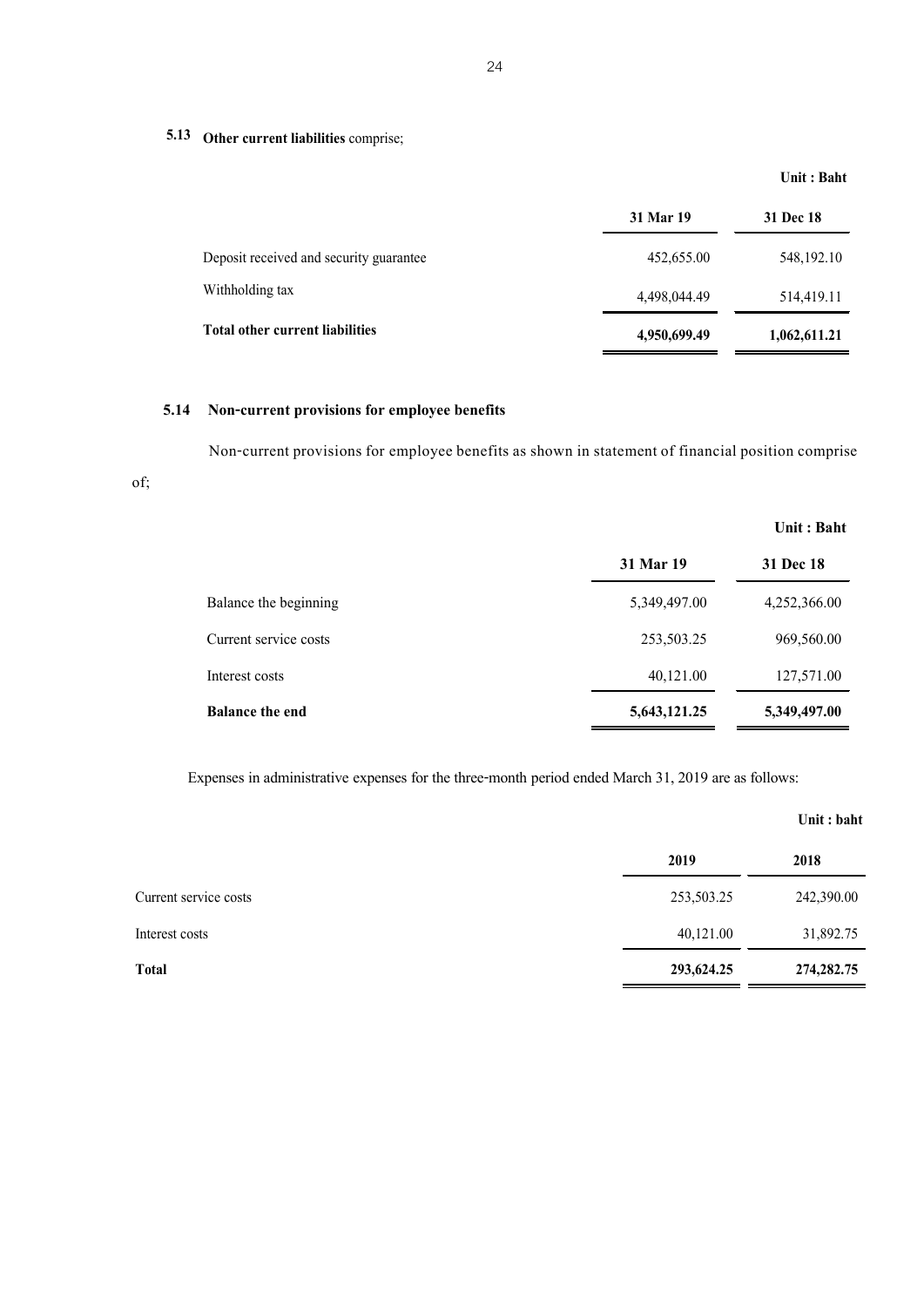## **5.15 Financial Lease Liabilities**

**Unit : Baht**

|                                                | 31 Mar 19     | 31 Dec 18     |
|------------------------------------------------|---------------|---------------|
| <b>Financial Lease Liabilities</b>             | 2,399,475.00  | 2,555,962.50  |
| Less: Deferred interest expenses               | (271, 697.56) | (306, 352.34) |
|                                                | 2,127,777.44  | 2,249,610.16  |
| Less : Current portion                         | (506, 848.19) | (498, 979.71) |
| Financial Lease Liabilities of current portion | 1,620,929.25  | 1,750,630.45  |

## **Unit : Baht**

|               | <b>Financial Lease Liabilities</b> |              | Deferred interest expenses |               | <b>Net</b>   |                  |
|---------------|------------------------------------|--------------|----------------------------|---------------|--------------|------------------|
|               | 31 Mar 19                          | 31 Dec 18    | 31 Mar 19                  | 31 Dec 18     | 31 Mar 19    | <b>31 Dec 18</b> |
| Within 1 year | 625,950.00                         | 625,950.00   | (119.101.81)               | (126.970.29)  | 506,848.19   | 498,979.71       |
| $1-5$ years   | 1,773,525.00                       | 1,930,012.50 | (152, 595, 75)             | (179,382.05)  | 1,620,929.25 | 1,750,630.45     |
| Total         | 2,399,475.00                       | 2,555,962.50 | (271,697.56)               | (306, 352.34) | 2,127,777.44 | 2,249,610.16     |

## **5.16 Revenue from services**

Revenue from services for the three-month period ended March 31, 2019 are as follows:

|                                                          |              | Unit : Baht  |
|----------------------------------------------------------|--------------|--------------|
|                                                          | 2019         | 2018         |
| <b>Revenue from service - related party (Note 5.3.6)</b> |              |              |
| Nam Ngiep 1 Power Company Limited                        |              |              |
| Management services agreement                            | 1,286,802.00 | 1,895,832.00 |
| Total revenue from service                               | 1,286,802.00 | 1,895,832.00 |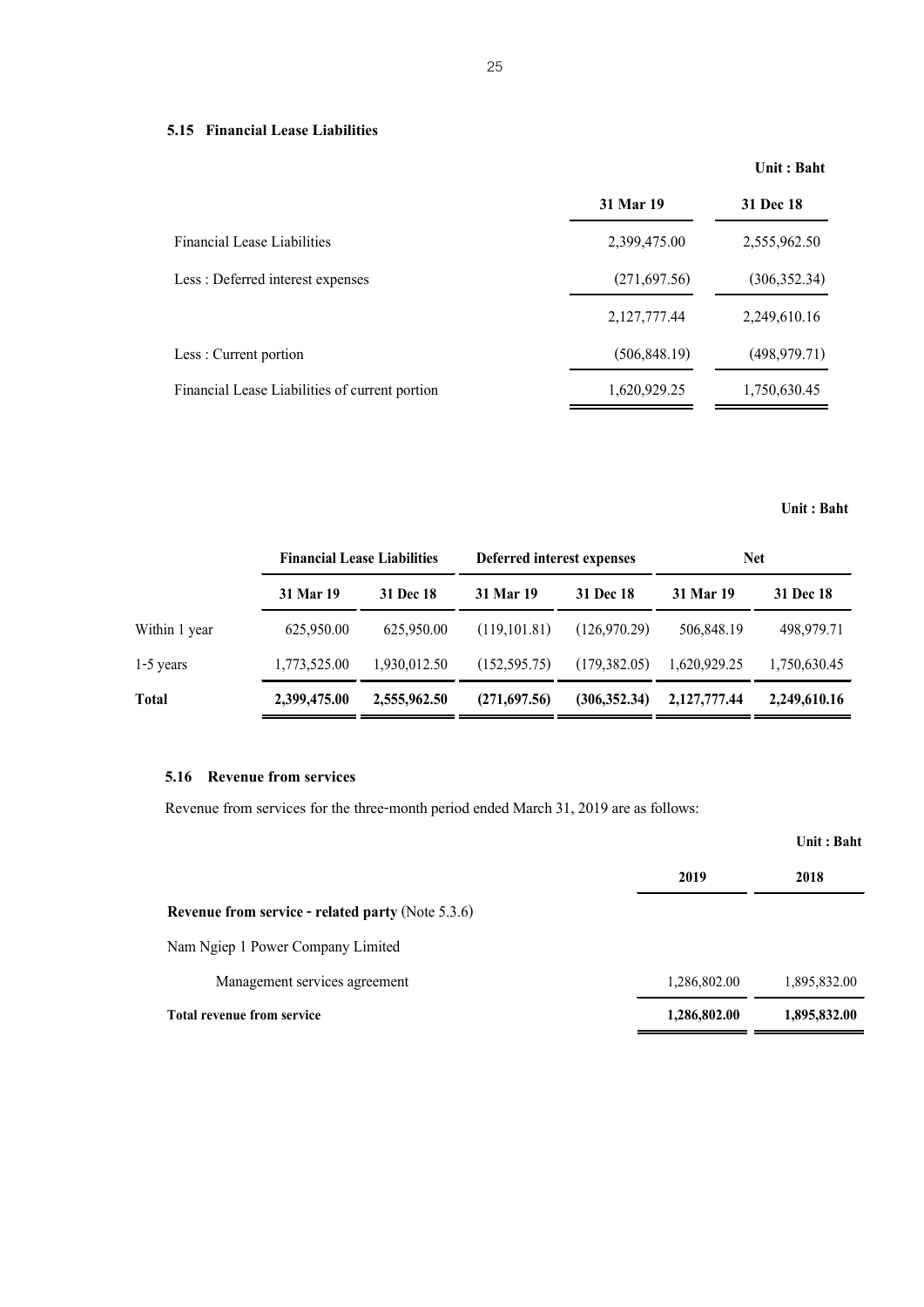## **5.17 Cost of services**

Cost of services for the three-month period ended March 31, 2019 are as follows:

|                                       |            | Unit : Baht  |
|---------------------------------------|------------|--------------|
|                                       | 2019       | 2018         |
| Associate management service expenses | 835,656.39 | 1,374,953.81 |
| <b>Total cost of services</b>         | 835,656.39 | 1,374,953.81 |

## **5.18 Administrative expenses**

Administrative expenses for the three-month period ended March 31, 2019 are as follows

|                                                                |               | Unit: Baht    |
|----------------------------------------------------------------|---------------|---------------|
|                                                                | 2019          | 2018          |
| Administrative expenses - related party (Note 5.3.7)           |               | (Restated)    |
| <b>EGAT</b>                                                    |               |               |
| Administrative service expenses                                | 2,432,931.35  | 1,500,278.84  |
| Car rental for executives                                      | 129,042.00    | 129,042.00    |
| Consultant fees - Upper Thanlwin (Mong Ton) Hydropower Project | 74,900.00     | 4,294.55      |
|                                                                | 2,636,873.35  | 1,633,615.39  |
| Employee expenses                                              | 19,361,475.30 | 21,839,244.42 |
| Project development expenses                                   | 5,178,440.75  | 1,520,116.39  |
| Associate administrative expenses                              | 766,453.27    | 935,225.45    |
| Other service fees                                             | 954, 931. 73  | 3,828,170.68  |
| Committee travelling expenses                                  | 107,850.87    | 3,963,565.07  |
| Others                                                         | 3,323,616.48  | 4,310,866.62  |
| Total administrative expenses                                  | 32,329,641.75 | 38,030,804.02 |

Project development expenses for the three-month period ended March 31, 2019 in the amount of Baht 5.18 million; mostly is consultant fees amounted of Baht 2.80 million.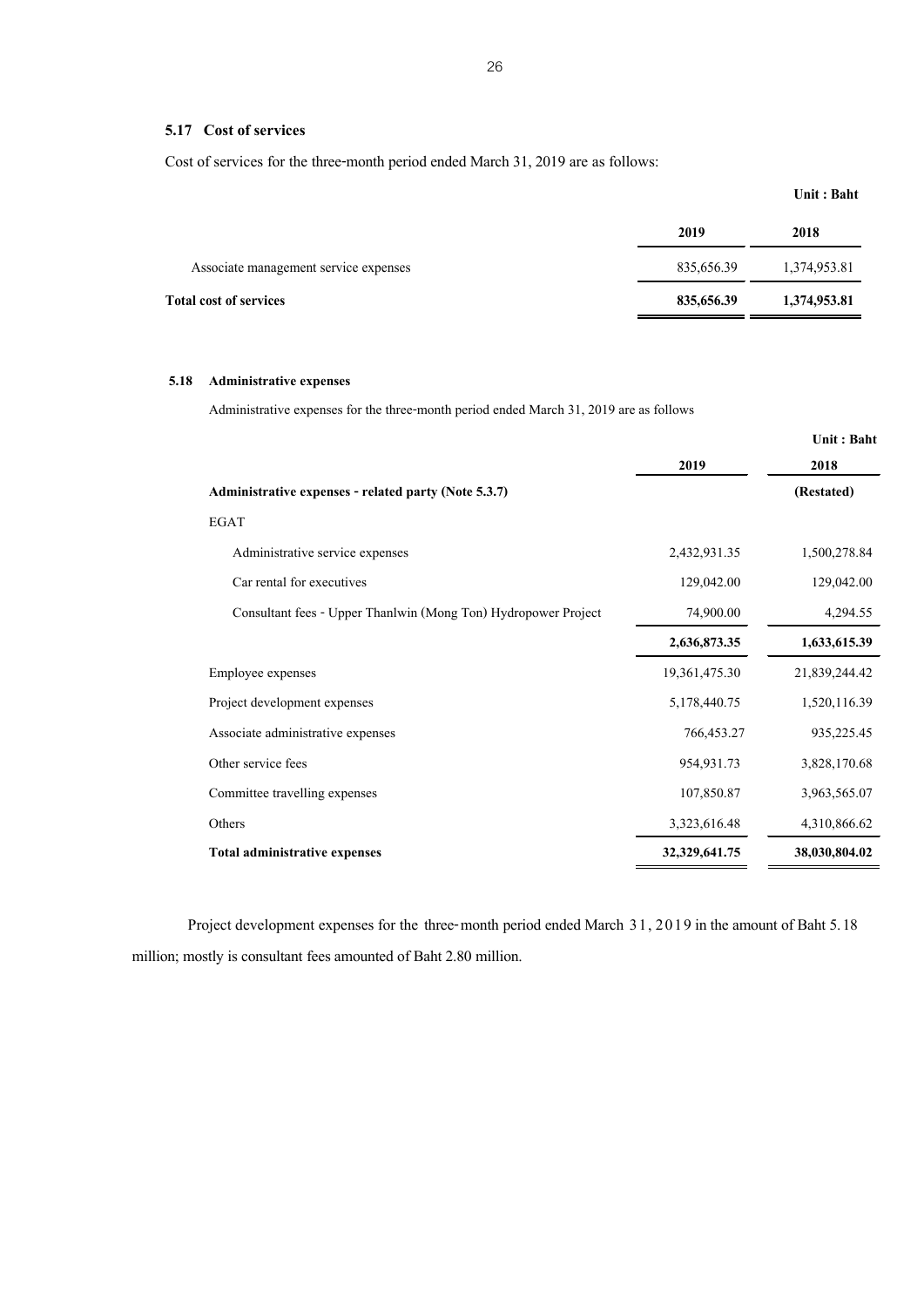#### **5.19** Expenses by nature

Expenses by nature for the three-month period ended March 31, 2019 are as follows:

|                               |               | Unit: Baht    |
|-------------------------------|---------------|---------------|
|                               | 2019          | 2018          |
| Employee expenses             | 19,490,517.30 | 21,968,286.42 |
| Outsourcing costs             | 3,389,767.22  | 5,763,781.47  |
| Project development expenses  | 5,253,340.75  | 1,524,410.94  |
| Depreciation and amortization | 395,288.00    | 332,353.36    |
| Other expenxes                | 4,671,039.65  | 9,844,757.49  |
| Total expenses by nature      | 33,199,952.92 | 39,433,589.68 |
|                               |               |               |

## **5.20 Basic earnings per share**

Basic earnings per share for the three-month period ended March 31, 2019 are as follows:

**Unit : Baht**

|                                    | in which the equity method is applied |                  | Separate financial statements |                  |
|------------------------------------|---------------------------------------|------------------|-------------------------------|------------------|
|                                    | 2019                                  | 2018             | 2019                          | 2018             |
| Net profit attributable to         |                                       |                  |                               |                  |
| shareholders' equity               | 166,684,526.29                        | 32,482,585.17    | 87,513,453.06                 | 977,456,452.44   |
| Weighted average number of         |                                       |                  |                               |                  |
| the ordinary shares (unit: shares) | 1,219,740,000.00                      | 1,219,740,000.00 | 1,219,740,000.00              | 1,219,740,000.00 |
| Basic earnings per share           | 0.14                                  | 0.03             | 0.07                          | 0.80             |

**Financial statements** 

# **6. Commitments**

As at March 31, 2019, EGATi had commitments as follows:

## **6.1 Purchase Agreements**

EGATi has five significant purchase agreements with the remaining contract amount approximately Baht 212.60 million as follows:

6.1.1 There are three consulting service agreements in local currency with contract amount of Baht 131.77 million and the remaining contract amount approximately Baht 91.53 million.